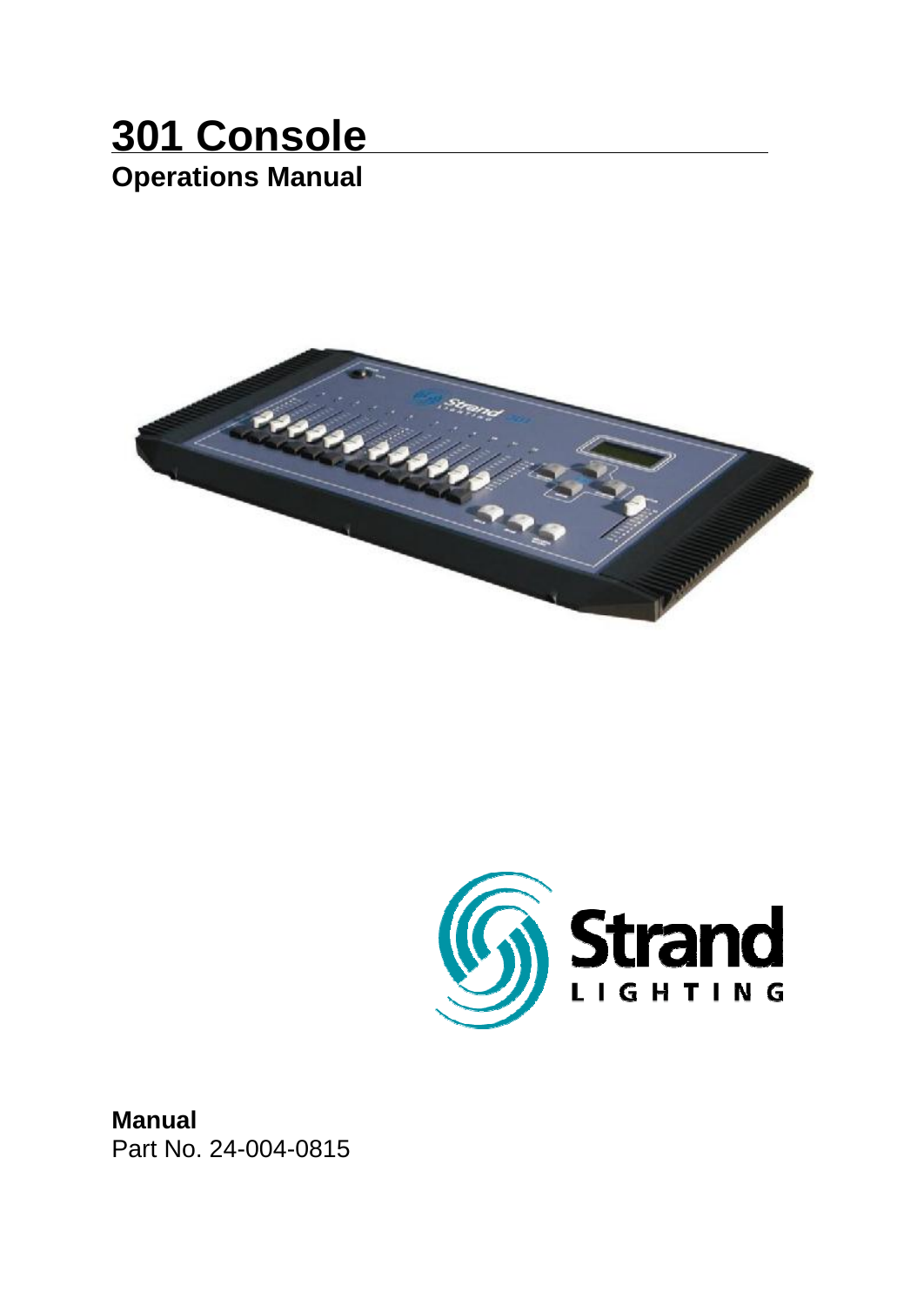### **Welcome**

Thank you for buying Strand Lighting control equipment. We hope that you will find that your lighting needs are met by your new system and that you will enjoy exploring the new facilities that your new system offers. You are provided with essential information to help you install and operate your system. Please look through all the documents and keep them safely for future use. If you have any difficulties, please do not hesitate to contact Strand Lighting or any authorized Strand service center for advice.

This equipment is designed to operate from the mains electrical supply and contains voltages, which, if touched, may cause death or injury. It should only be operated in accordance with the instructions provided and for the purpose of a lighting control system.

Do not open the console. There are no user serviceable parts inside.

Avoid spilling liquid on the equipment If this should happen, switch the equipment off immediately. To reduce the risk of fire or electric shock, do not expose the equipment to rain or moisture.

For indoor use only.

This equipment is designed and manufactured to comply with international safety standards 1EC950, UL1950, CS950 and is intended for use as part of a lighting control system. It must not be used for other purposes where there is a risk of safety to persons. The equipment contains power voltages, socket outlets shall be installed near to the equipment and be easily accessible.

• Working Voltage/Current 100-120 (2A) 220-240 (1A)

- Frequency
	- Max Ambient Temp  $35^{\circ}$ C
- Do not restrict ventilation

This manual describes the installation and operational procedures for Strand Lighting's 301 Control Console.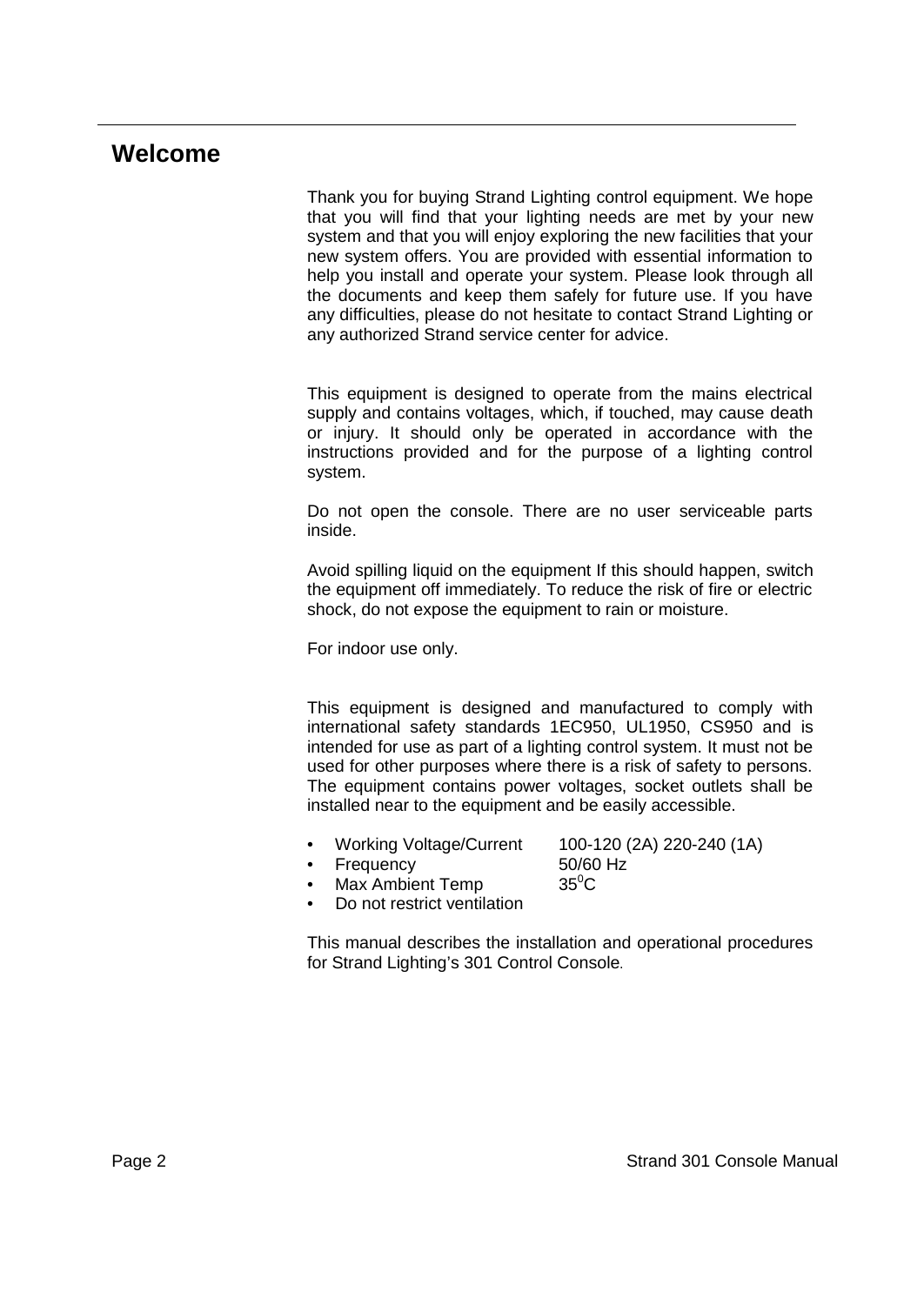### **Offices and Service Centers**

Please confirm all country codes or other international access data.

World Wide Web: http://www.strandlighting.com/

#### **Berlin**

Strand Lighting GMBH Ullsteinstrasse. 114-142, HAUS C D-12109 Berlin, Germany Tel. +49-30-707-9510 Fax +49-30-707-95199

#### **Hong Kong**

Strand Lighting Asia LTD 20/F., Delta House 3 On Yiu Street Shatin, N.T. Hong Kong Tel. +852-2757-3033 Fax +852-2757-1767

#### **London**

Strand Lighting Limited Unit 3 Hammersmith Studios Yeldham Road Hammersmith London, England W6 8JF Tel. +44-20-8735-9790 Fax +44-20-8735-9799

#### **Los Angeles**

Strand Lighting Inc 6603 Darin Way Cypress, CA 90630 U.S.A. Tel. +1 714-230-8200 Fax +1 714-230-8173

#### **Moscow**

Strand Lighting Novinsky Boulevard 20A Building 3-6 12069 Moscow, Russia Tel. +7 095-234-42-20 Fax. +7 095-234 42-21

#### **Rome**

Strand Lighting Italia Via Delle Gardenie S.N.C. Pontina Vecchia KM 33,400 00040 Pomezia, Italy Tel. +39-0691-9631 Fax +39-0691-47138

#### **Toronto**

Strand Lighting (Canada) Inc 2430 Lucknow Drive #15, Mississauga, Ontario, L5S 1V3 Canada Tel. +1 905-677-7130 Fax. +1 905-677-6859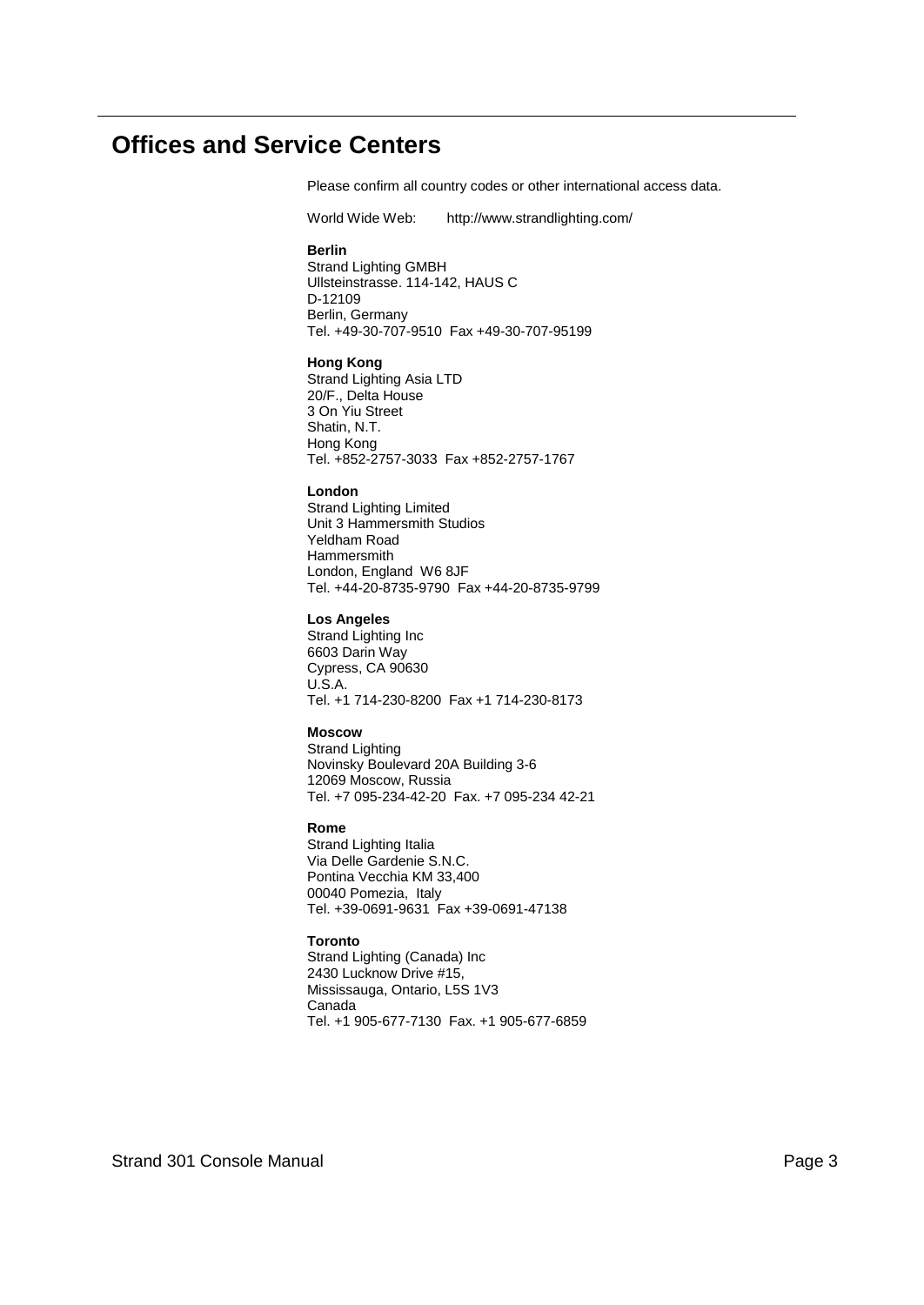# **Table of Contents**

Strand 301 Console Manual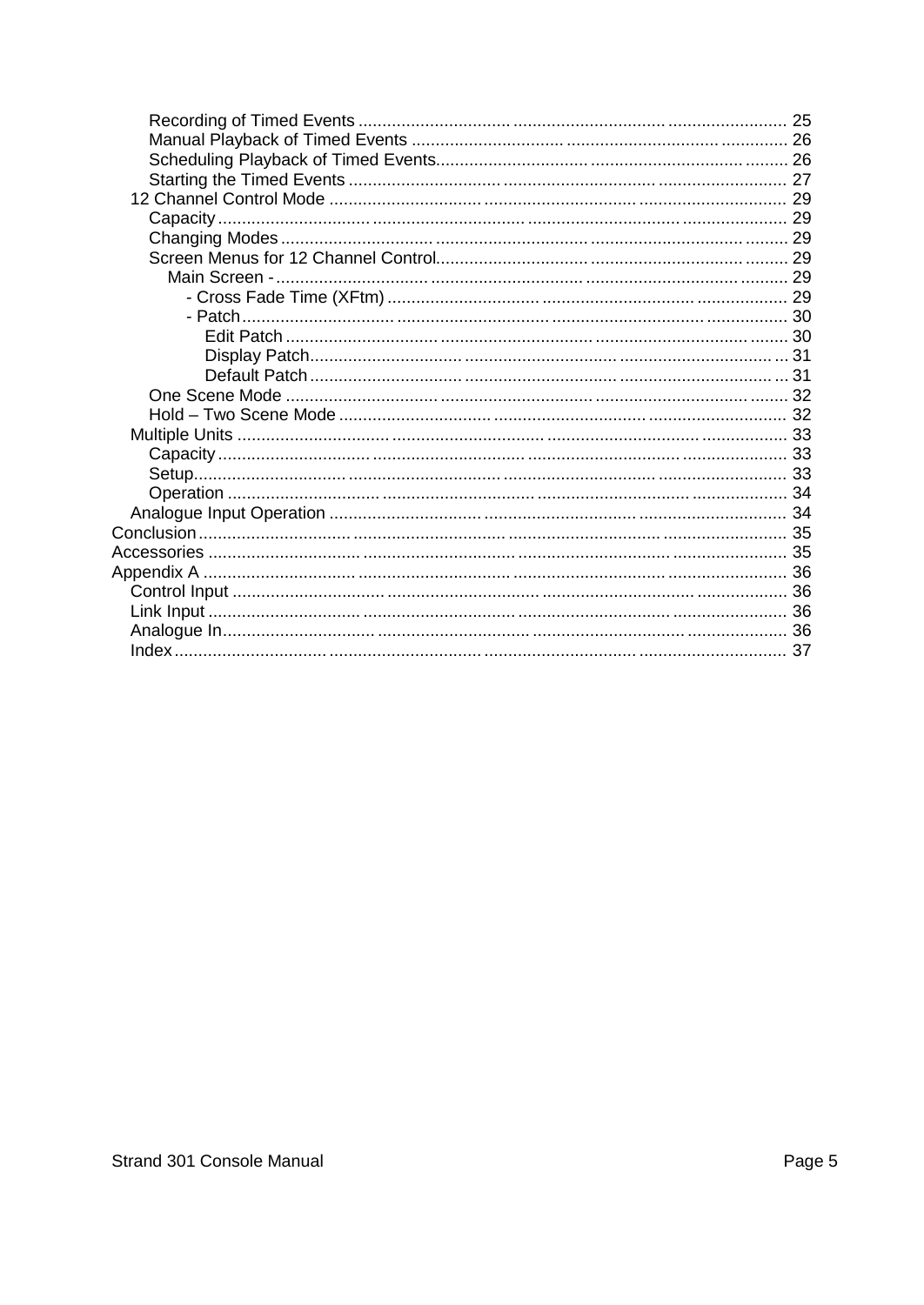### **Getting Started**

### **Concept**

The 301 series console provides 3 modes of operation. *Back up, Timed Events,* and *12 Channel Control* mode. Back up mode provides cue storage of 144 looks or cues to any DMX512 based lighting console for one universe of DMX512. Timed Event mode provides recording and playback for 12 timed events via the system clock. The events can be played back in any order. 12 Channel Control mode provides 1 scene 12 channel mode with patch for 512 dimmers. Two scene operation can be enables with the hold button. This console can be rack mounted

#### **Ordering Information**

Catalog #95713 – 301 Back up control system 120 volt Catalog #91713 – 301 Back up control system 230/240 volt Catalog #24-004-0815 – 301 console manual

### **Mechanical & Environmental Data**

Weight: 4 kg Finish: Blue powder coat epoxy paint Construction: Rigid folded sheet steel Temperature: 0 – 35°C Humidity Range: 0-90% non-condensing Ingress Protection: IP20

### **Standards Compliance**

All units are CE marked. 120 volt consoles include UL, cUL power supplies.

### **Unpack the Console**

Unpack the console from the packaging and check that the following components are contained within. If any parts are missing, or damaged, please contact the carrier and your nearest Strand Lighting office.

List of Parts for North America…

- (1) 301 series console
- (1) Power cable with UL power supply cable with US 2 pin connector
- (1) Manual
- (1) Vinyl Dust Cover

List of Parts for Europe and Asia…

- (1) 301 series console
- (1) Power cable with cUL power supply cable with
- (1) UK 2 pin connector and EU 3 pin connector
- (1) Manual
- (1) Vinyl Dust Cover

Page 6 Strand 301 Console Manual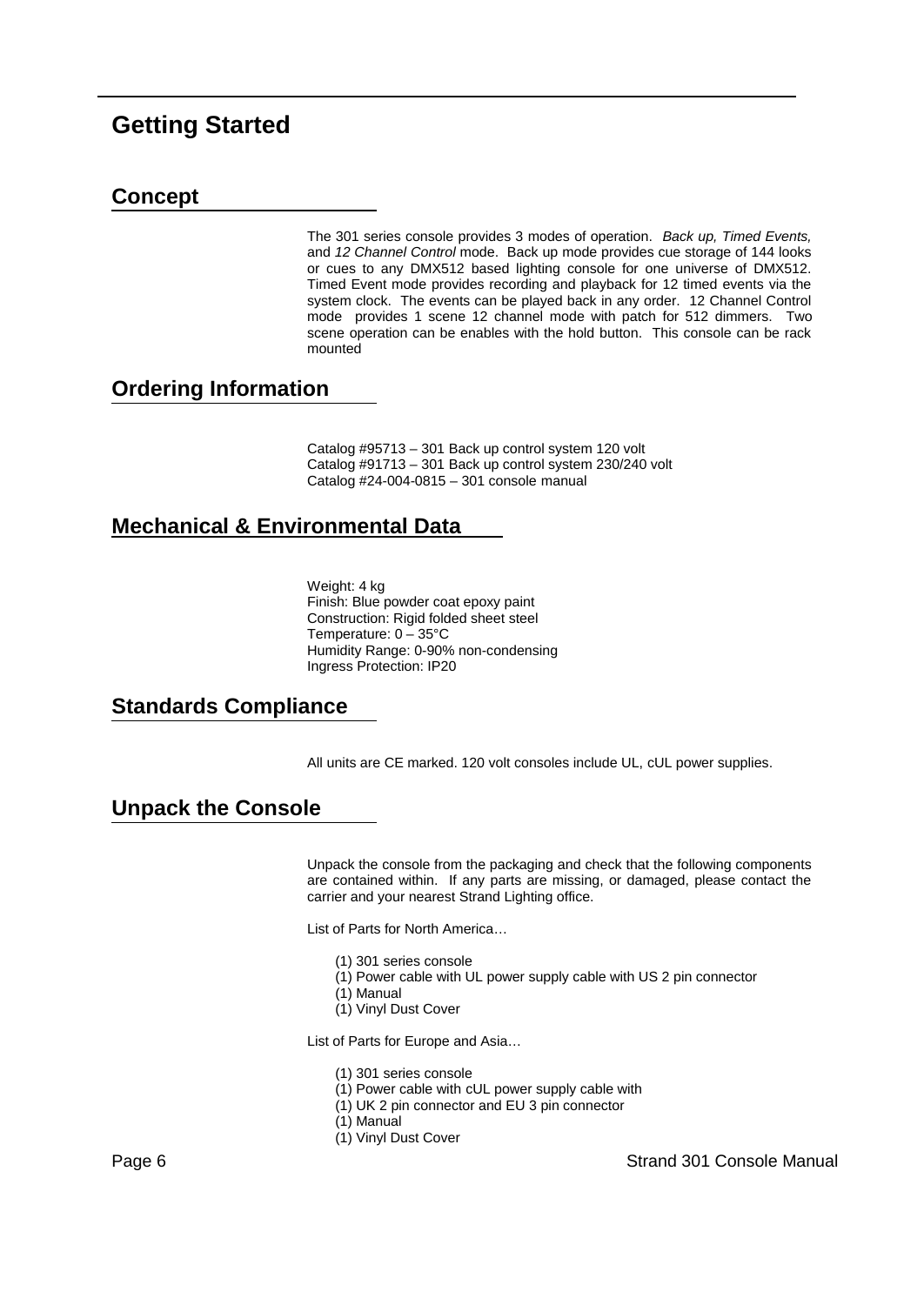### **Face Plate**



### **Back Plate**

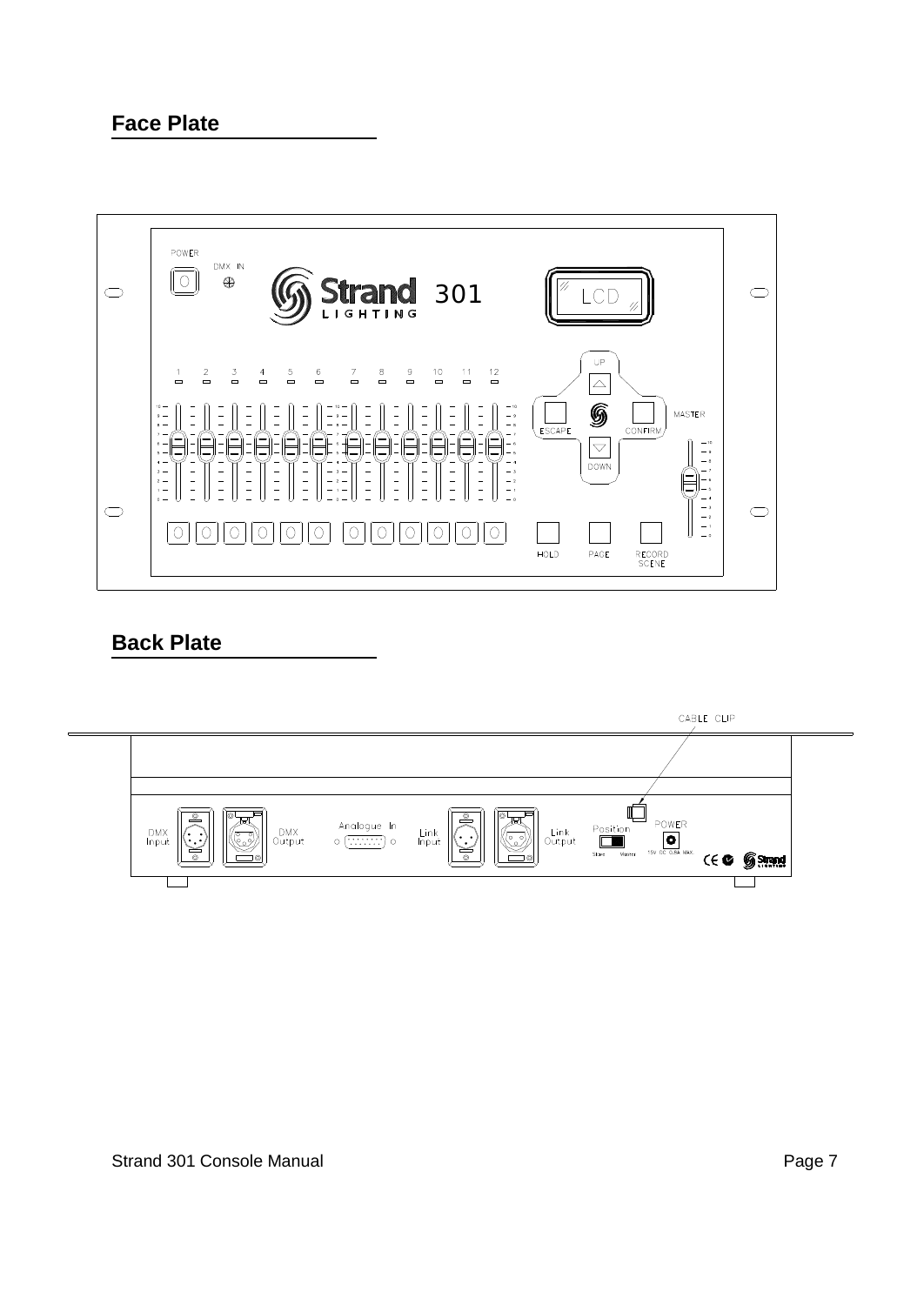# **Layout**

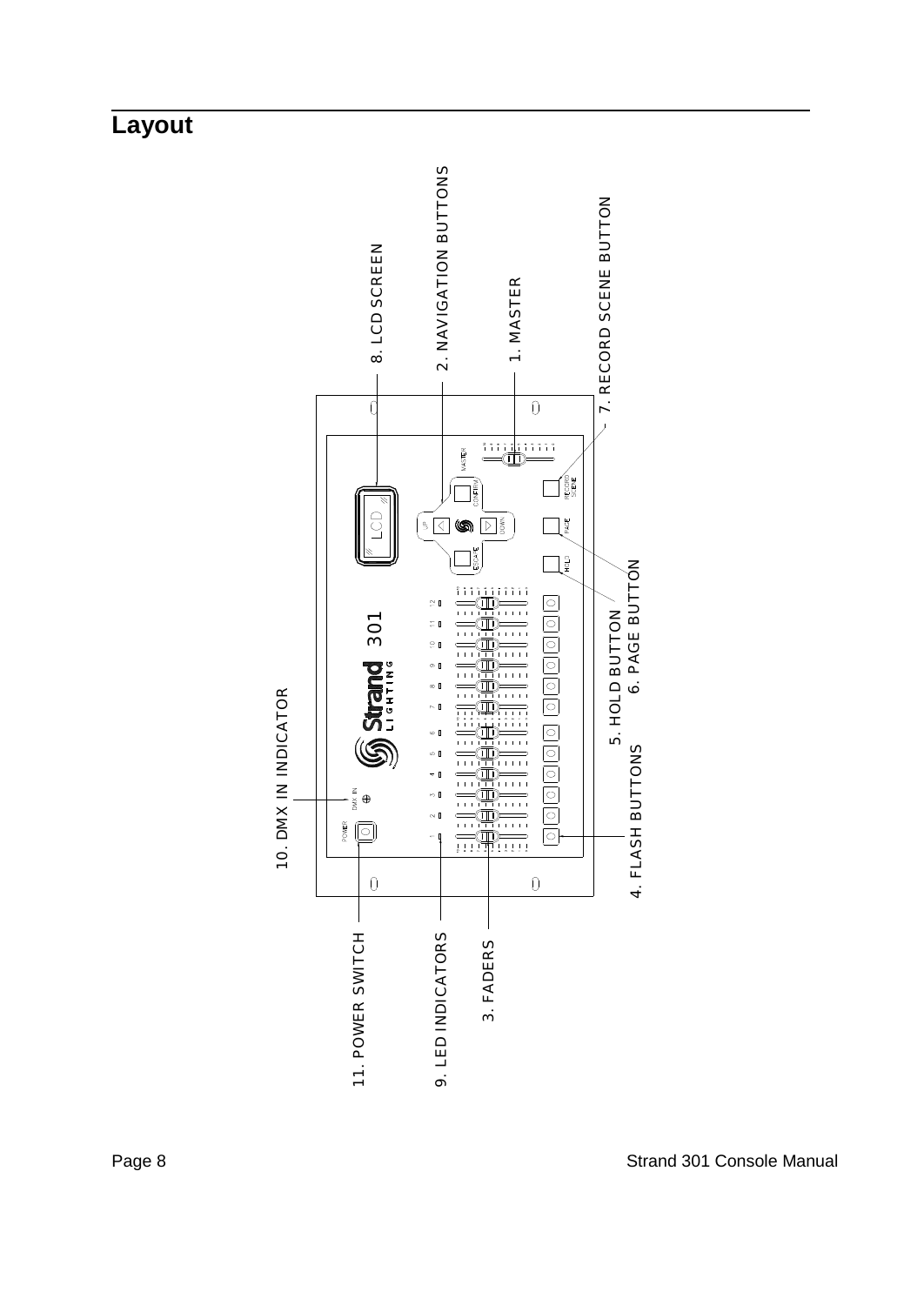## **Quick Guide**

**1. Master**– an inhibitive fader that proportionately controls all other faders. This determines maximum output of all faders at all times. The master is always active.

**2. Navigation Keys**– these keys allow access to all setup and mode change functions.

**Up** – the function of this key will be displayed at the bottom center of the LCD screen to the left of the slash (/). It often allows the cursor to move up any list on the LCD display.

**Down** – the function of this key will be displayed at the bottom center of the LCD screen to the right of the slash (/). It often allows the cursor to move down any list on the LCD display.

**Escape** – the function of this key will be displayed at the bottom left of the LCD screen. It often allows the console to cancel a command.

**Confirm** - the function of this key will be displayed at the bottom right of the LCD screen. It often allows the console to accept a command.

- **3. Channel Faders** a fader that controls the output of the patched dimmer number.
- **4. Flash Buttons** these change functions according to the mode of the console.

*In back up mode* – a momentary button that flashes the level of the corresponding scene to full.

In timed event mode – to enter into event setting.

*In manual mode* - a momentary button that flashes the level of the corresponding fader to full.

**5. Hold Button**– this button will freeze the output of the faders so that the operator can reset the channel faders for a different look.

**6. Page**– changes function according to the mode of the console.

*In back up mode* – changes from page 1 through 12 for playback and recording of cues.

*In timed event mode* – the page button is inactive.

*In manual mode* – the page button is inactive.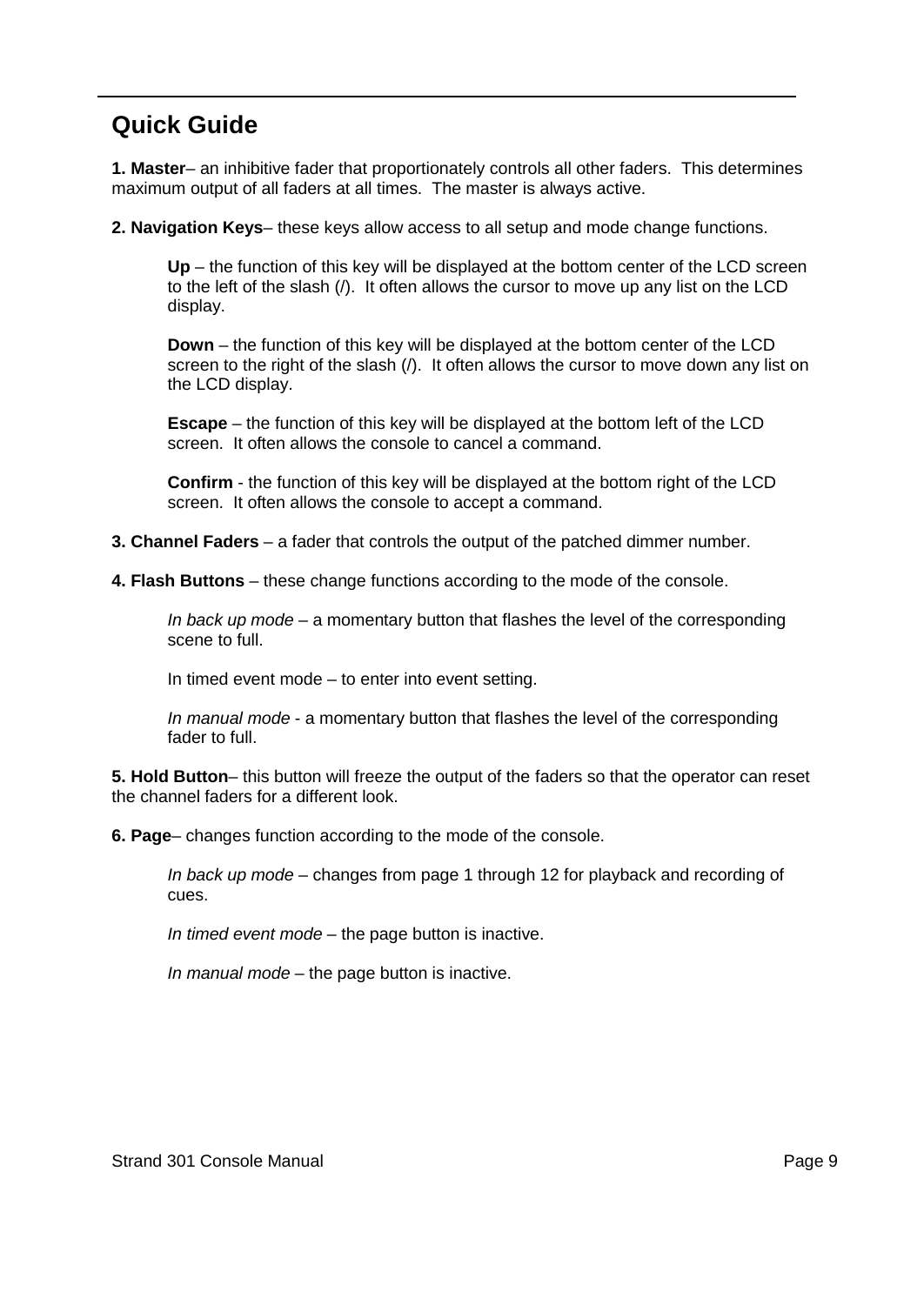**7. Record Scene**– changes function according to the mode of the console.

*In back up mode* – allows the recording of back up cues from the main lighting console. 144 back up cues can be recorded. (12 pages of 12 cues each.)

*In timed event mode* – allows the recording of timed events. 12 timed events can be recorded. Timed events can be played back in any order.

*In manual mode* – the record scene button is inactive.

**8. LCD Screen** – displays current information about the console's mode and fader status.

**9. LED Indicator Lights** – display relative brightness when the fader below it is active.

**10. DMX IN Indicator** – the LED is illuminated when the console is in either back up or event player mode AND it is receiving DMX from the main console. The LED flashes when DMX is not being received.

**11. Power Switch** – turns on / off power to the console.

**DMX Input** – accepts a DMX512 5 pin XLR connector from the DMX512 output of the main console.

**DMX Output** – accepts a DMX512 5 pin XLR connector from the dimmers.

**Analogue In** – accepts an analogue input for 12 contact closures.

**Link Input** – as a master 301 console, accepts a DMX512 3 pin XLR connector from the Link Output of the slave 301 console.

**Link Output** – as a slave 301 console, accepts a DMX512 3 pin XLR connector from the Link Input of the master 301 console.

**Console Position Switch** – sets the console to either master or slave mode.

**Power Connector** – accepts the power adaptor from the power transformer.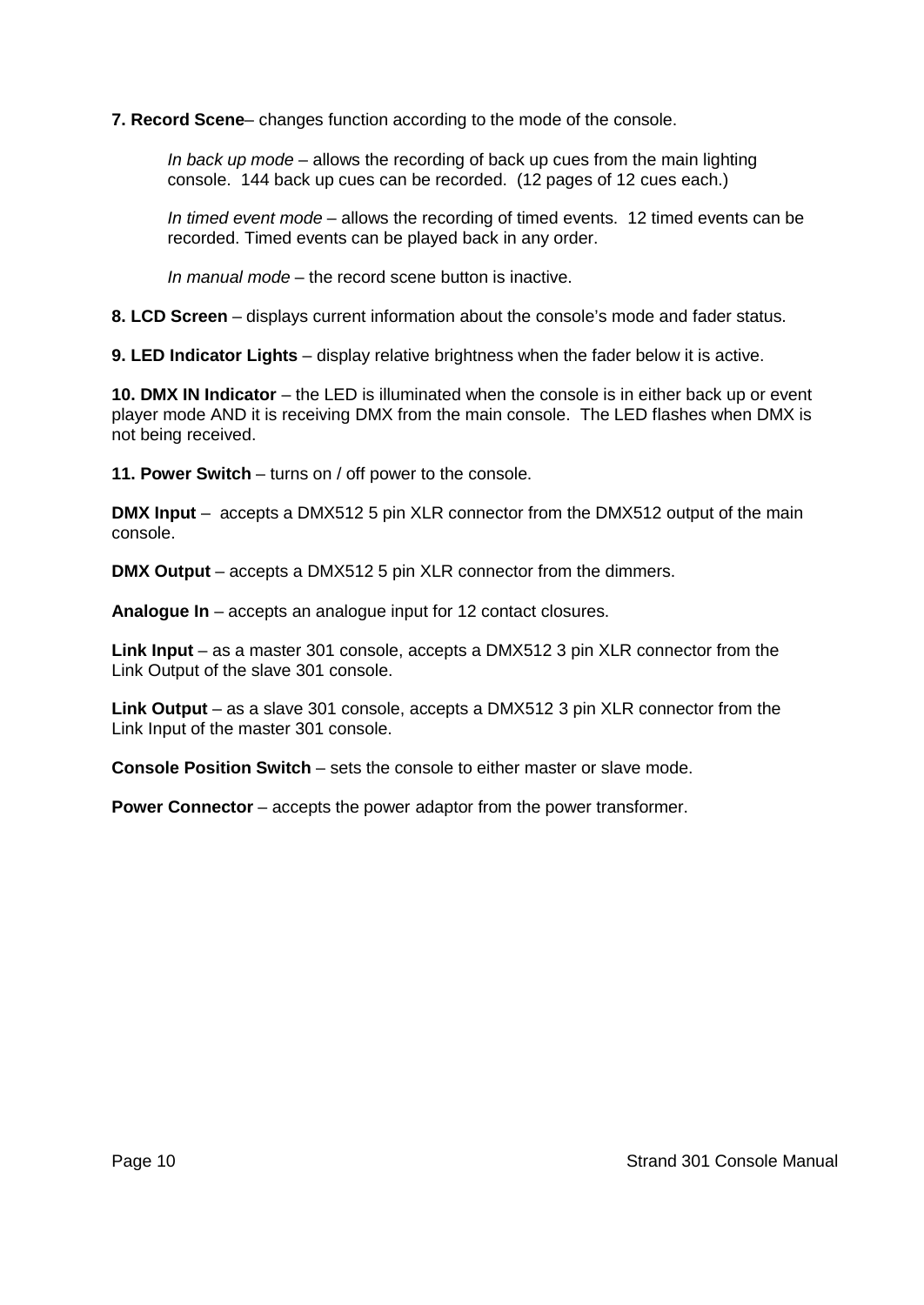## **Setup**



Plug the appropriate power adaptor into the console where shown. Plug the male end into the appropriate electrical service.

Plug the DMX512 cable from the dimmer rack into the DMX512 output of the 301 console.

This may already be attached to the DMX512 output of the lighting system's main lighting console. The DMX512 output to the lighting system needs to run to the 301 first. This will allow the 301 to send the back up cues to the dimmers should the main console fail.





Plug a DMX512 cable from the main lighting console's first DMX output to the DMX512 input of the 301.

This DMX512 universe will be captured during back up recording of cues.

Make sure the *Master / Slave* switch is set to master.

If this is correct, once the console is on, no matter what mode the console is in, at the center of the bottom line on the LCD screen, it will say <Ms> for master. If in slave mode, it will show <sl> for slave.







**Important Note: Before connecting the console up, please remove the protection sheet for the back-up battery, which is located at the bottom of the console.**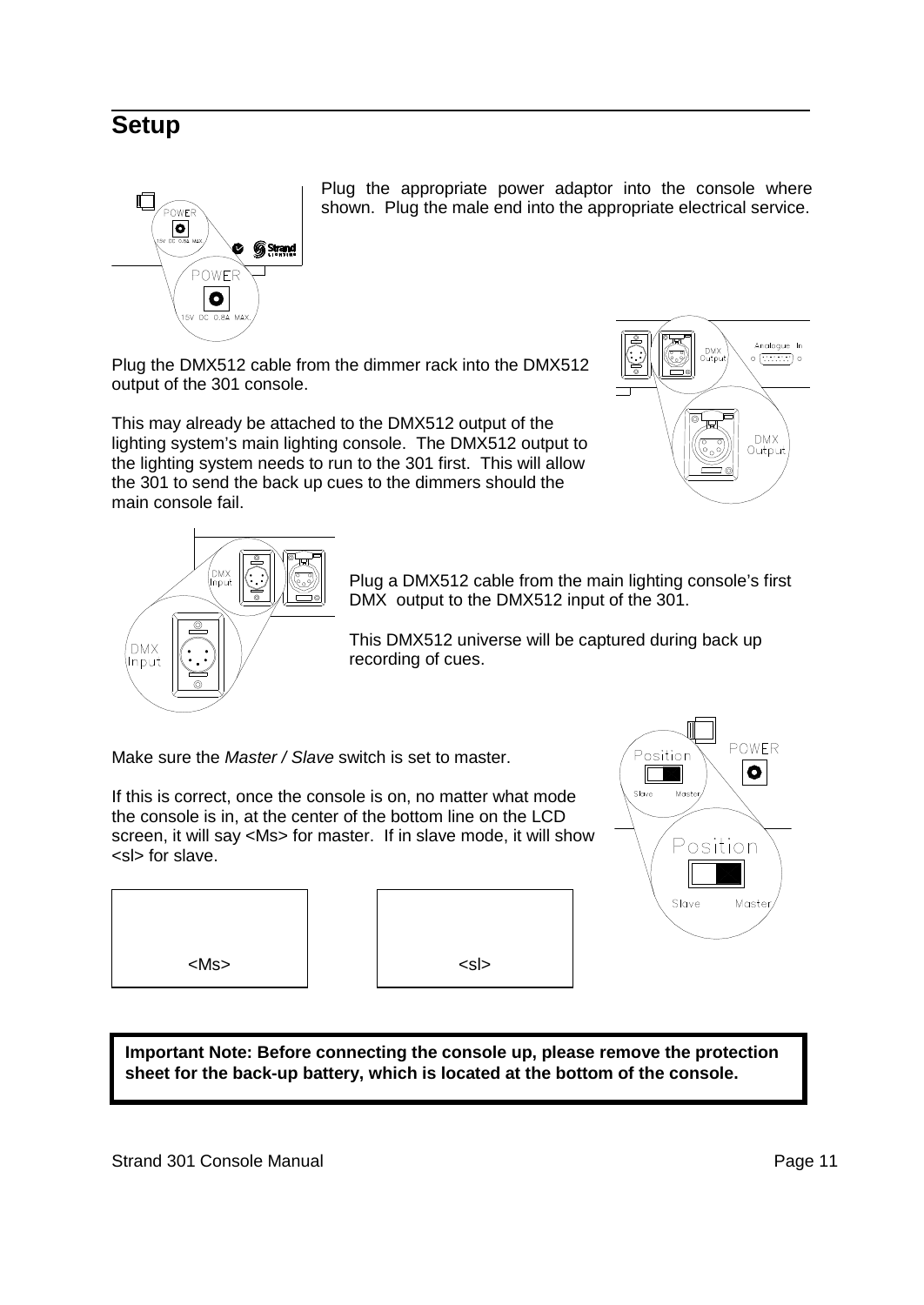For multiple unit setup, see *Multiple Units – Setup* section in this manual.

## **Rack Mounting**

Below is a drawing that illustrates the removal of the edge pieces for rack mounting.

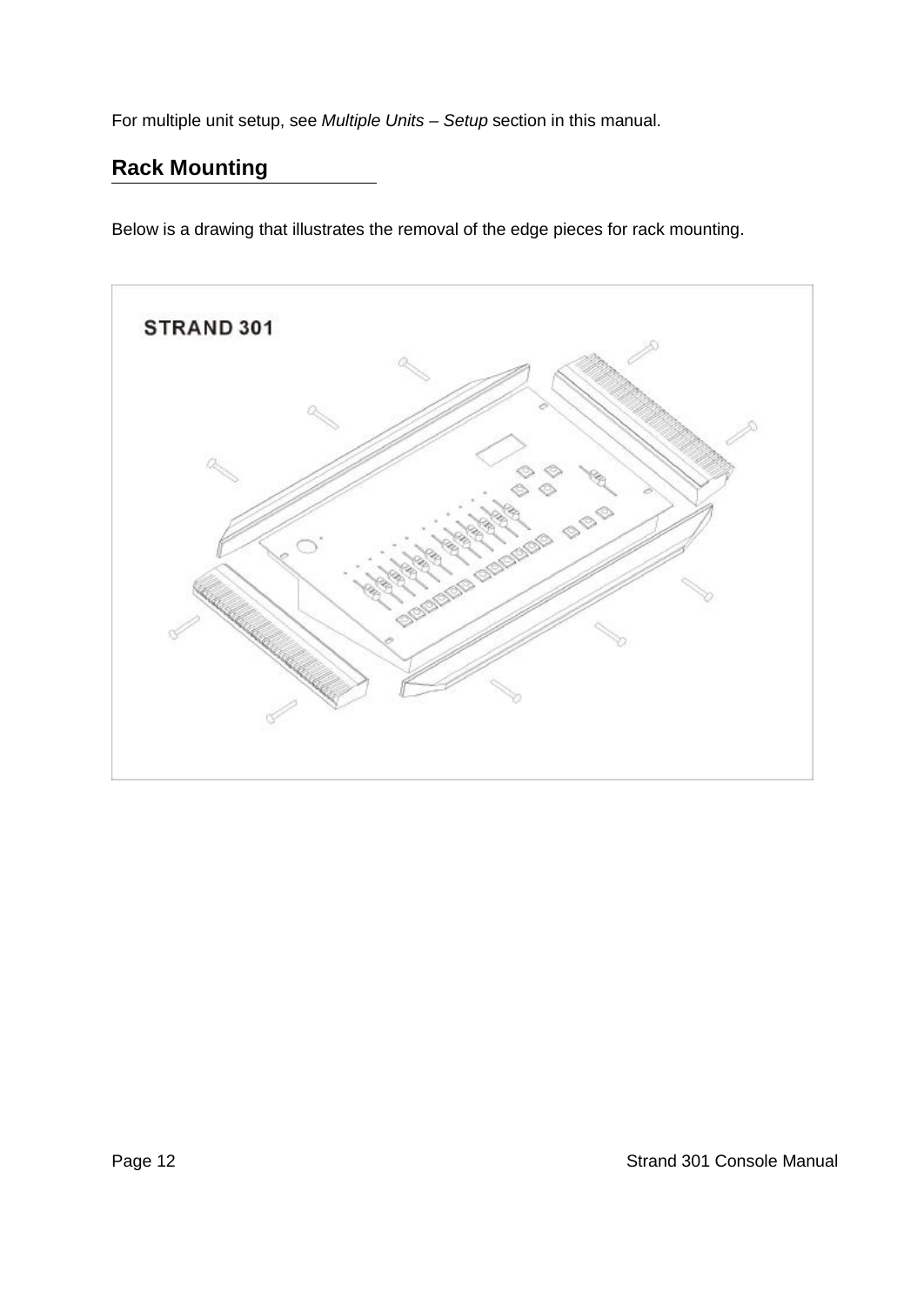## **Operation**

### **Basic Navigation**



Basic navigation for the 301 is done with four buttons (represented to the left). The functions of the keys are labeled on the bottom line of the LCD screen. Escape on the left, Confirm on the right and Up / Down in the center separated by a slash  $($ ). With the example below, Escape = Quit, Up/Down scroll through options 1, 2 and 3. Confirm = Confirm.

> 1. Back Up 2. Events Player 3. 12 Ch Control Quit +/- Confirm

### **Changing Modes**

- 1. Back Up
- 2. Events Player 3. 12 Ch Control

Quit +/- Confirm

To change modes, hold down BOTH the up and down keys simultaneously for 3 seconds. A list will appear on the LCD screen.

Navigate with the up and down keys to pick the appropriate mode. Notice the flashing cursor on the current selection. When the cursor is on the appropriate mode, press *Confirm* to accept.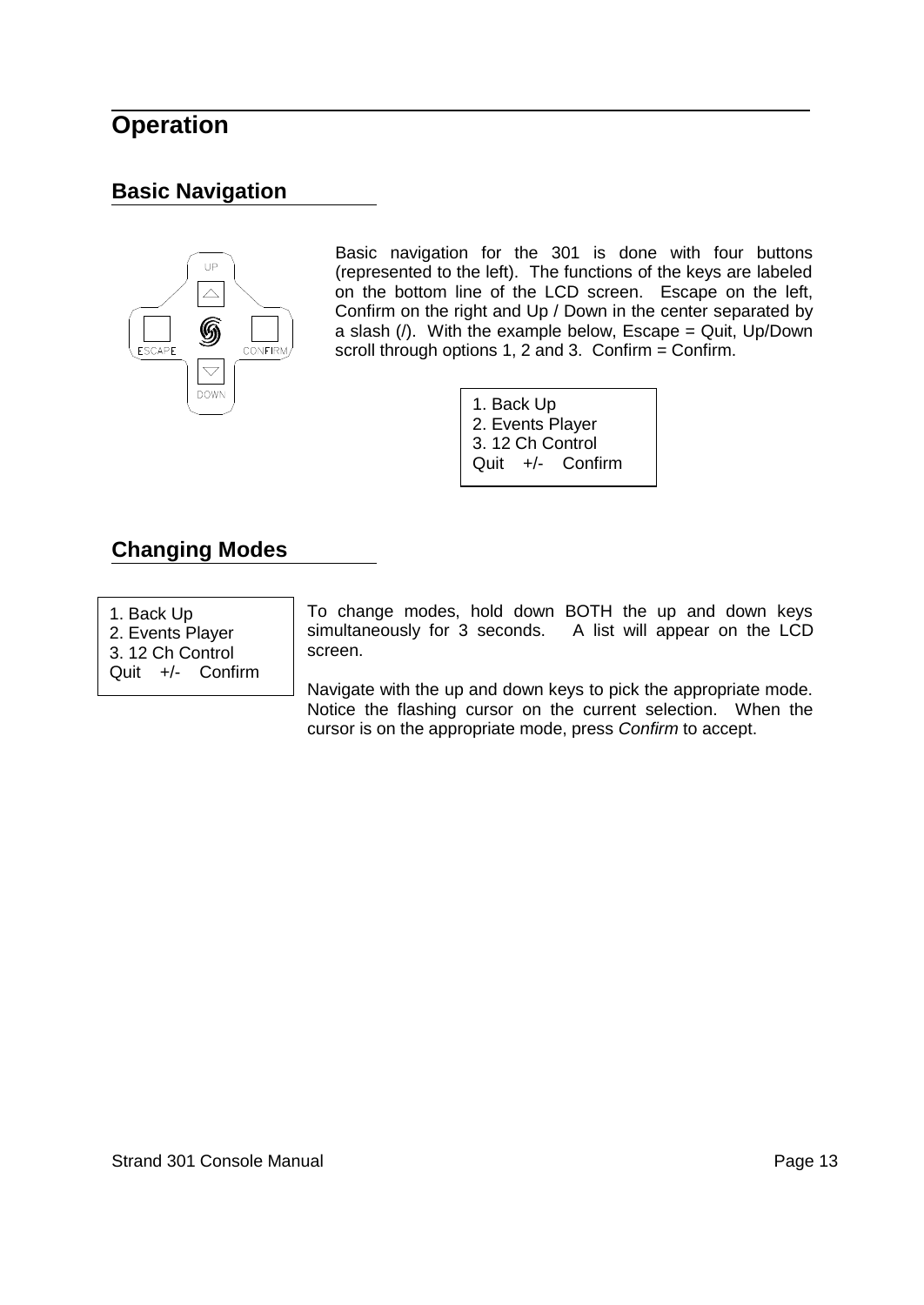### **Back up Mode**

#### *Capacity*

The 301 can record up to 144 cues for a full universe of DMX. 12 pages at 12 cues per page. (A universe is defined as 512 DMX outputs)

More that one universe can be captured but that requires multiple units. (See the *Multiple Unit* section for more information.)

#### *Changing Modes*

1. Back Up

2. Events Player

3. 12 Ch Control

Quit +/- Confirm

To change modes, hold down BOTH the up and down keys simultaneously for 3 seconds. A list will appear on the LCD screen.

Navigate with the *up* and *down* buttons to pick the appropriate mode. Notice the flashing cursor on the current selection. When the cursor is on the appropriate mode, press *Confirm* to accept.

The first time the console is powered up, it defaults to back up mode.

Note: if there are channels that are active and the 301 is changed from back up mode to 12 channel control mode, the console can only control channels  $1 - 12$  according to its patch. All other outputs will be ignored.

#### *Screen Menus for Back up*

#### *Main Screen -*

| 12:00:00 Page:01    | This is the back up mode's main screen menu.                     |
|---------------------|------------------------------------------------------------------|
| C-Page:XX Ch:01     | Information on this screen is as follows                         |
| Level:00            | Time – console's internal time clock.                            |
| XFtm <ms> Menu</ms> | Page – shows the active page for back up cues.                   |
|                     | C-Page – (Current Page) this shows the console's current back up |

page. (XX indicates there is no content on last actioned fader.)

*Ch* – this indicates the channel that had the last action.

*Level* – this indicates the last action channel's level.

*XFtm* – Timed Cross Fade. This allows the operator to change the default cross fade time using the +/- keys.

*<Ms>* - this lets the operator know that the console is in master mode rather than slave mode. With a single 301, this should always be *Ms*.

*Menu* – allows the operator to adjust setup options and delete items specific to the current mode.

*Note: If the console displays <Ms-f> this means there are more than one console in the back up chain have been set to master mode. Check the master/slave switch and make sure only one console is set as master and the rest as slave.*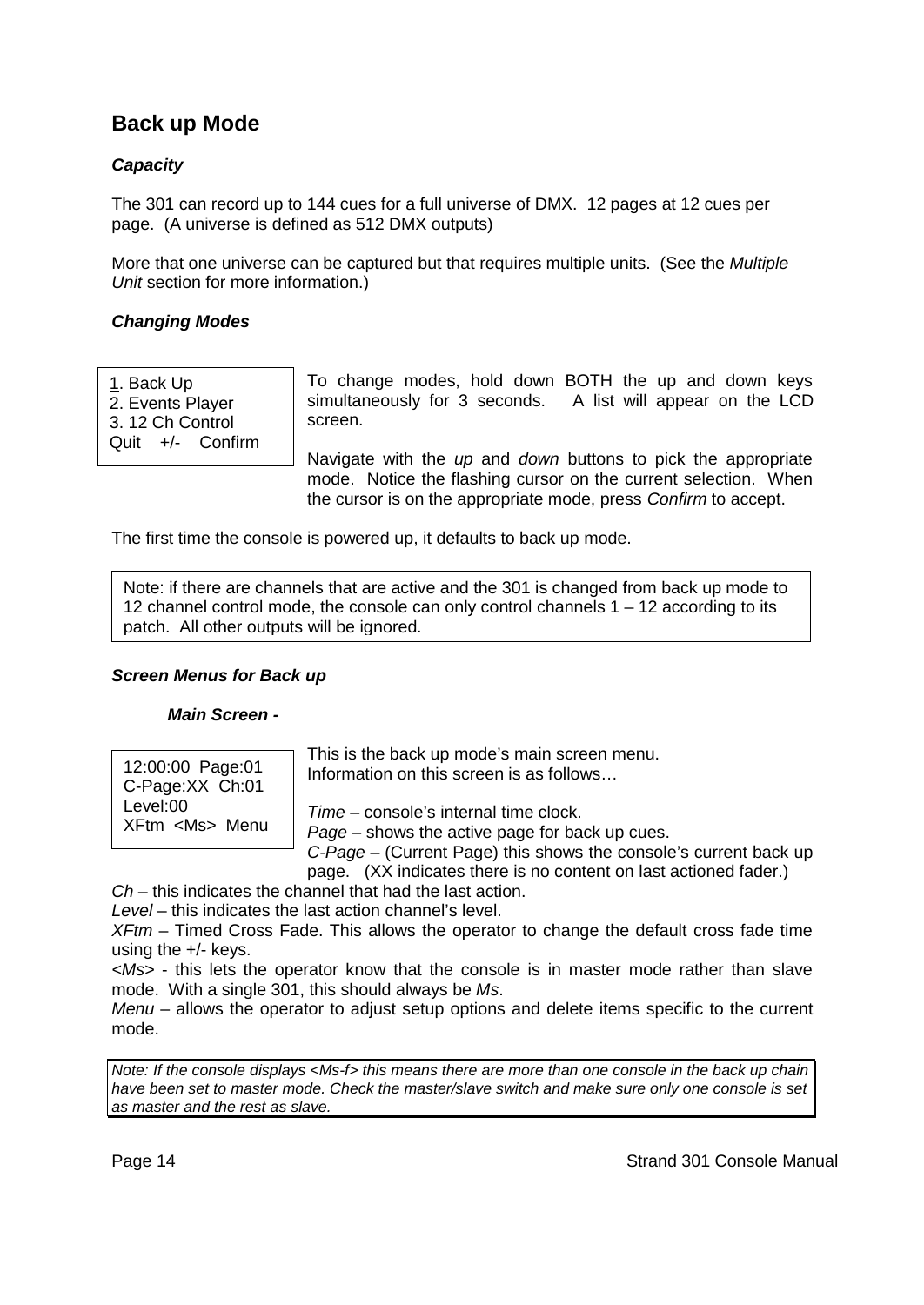#### *Menu -*

*Menu* – this allows access to the back up menu that deletes scenes, sets the buzzer and clock.

| 1. Delete Scene  | Delete Scene - gives the operator the delete scene options.      |
|------------------|------------------------------------------------------------------|
| 2. Set Buzzer    | Set Buzzer - allows the operator to either Enable or Disable the |
| 3. Set Clock     | buzzer.                                                          |
| Quit +/- Confirm | Set Clock - allows the operator to set the internal clock.       |

*- Delete Scene*

*Delete One Scene*

*Delete One Scene* – deletes a single scene on a single page.



(The XX represents the item number)

*Delete Page Scene*



*Note: When an entire page of scenes are deleted, the console automatically advances to the next page number for quick deletion of the next page. Also, when the console is back in playback mode, the console has advanced to these pages live.*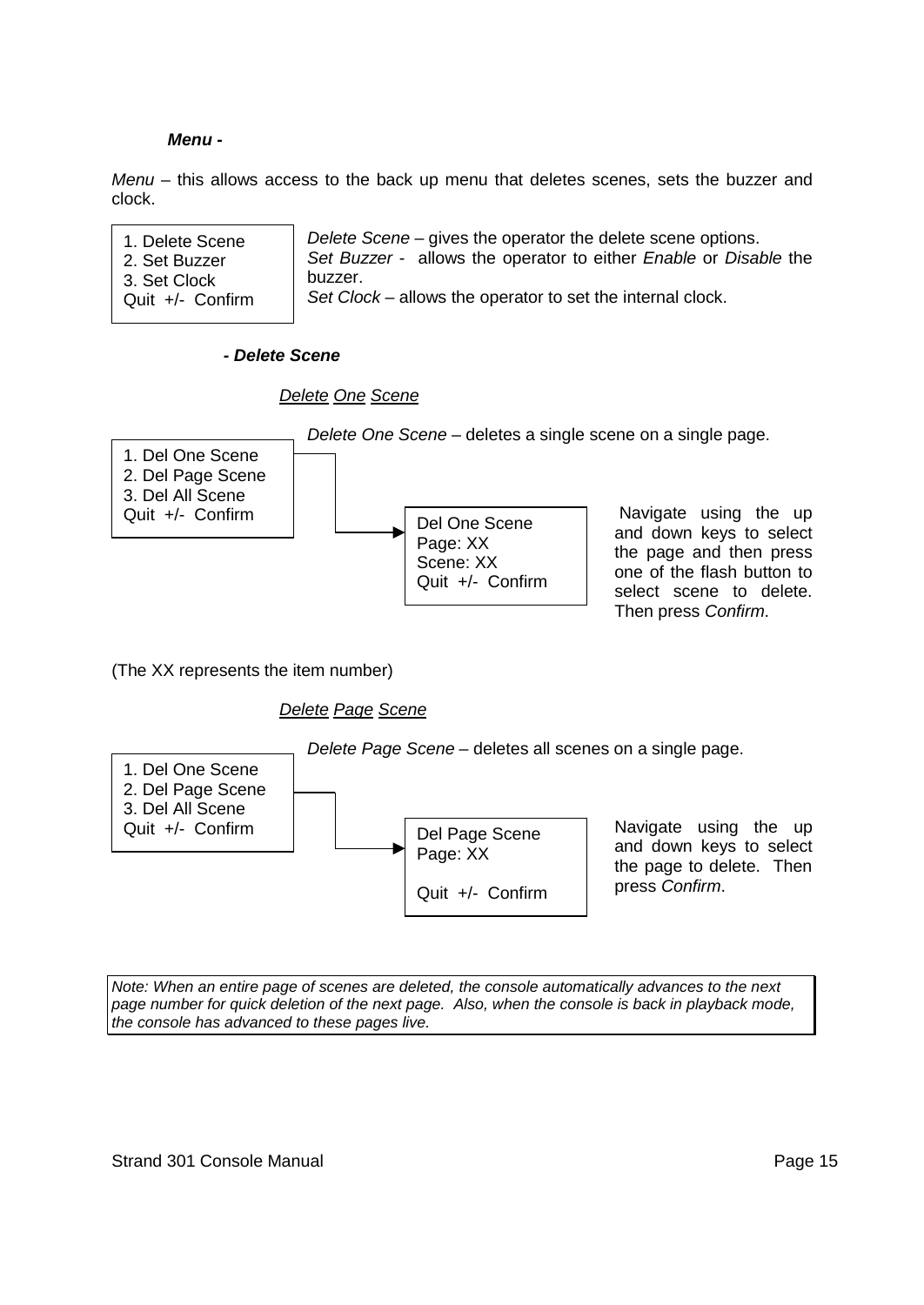*Delete All Scenes*



*Note: When DMX is lost, the buzzer will sound (if enable) and the DMX IN LED will flash until DMX is restored to the main lighting console. The buzzer will also turn off automatically if any action is taken on the console subsequent to DMX loss.*

#### *- Set Clock*

1. Delete Scene 2. Set Buzzer 3. Set Clock Quit +/- Confirm





Navigate using the left key. Set the time using the up and down keys. Then press *Confirm.*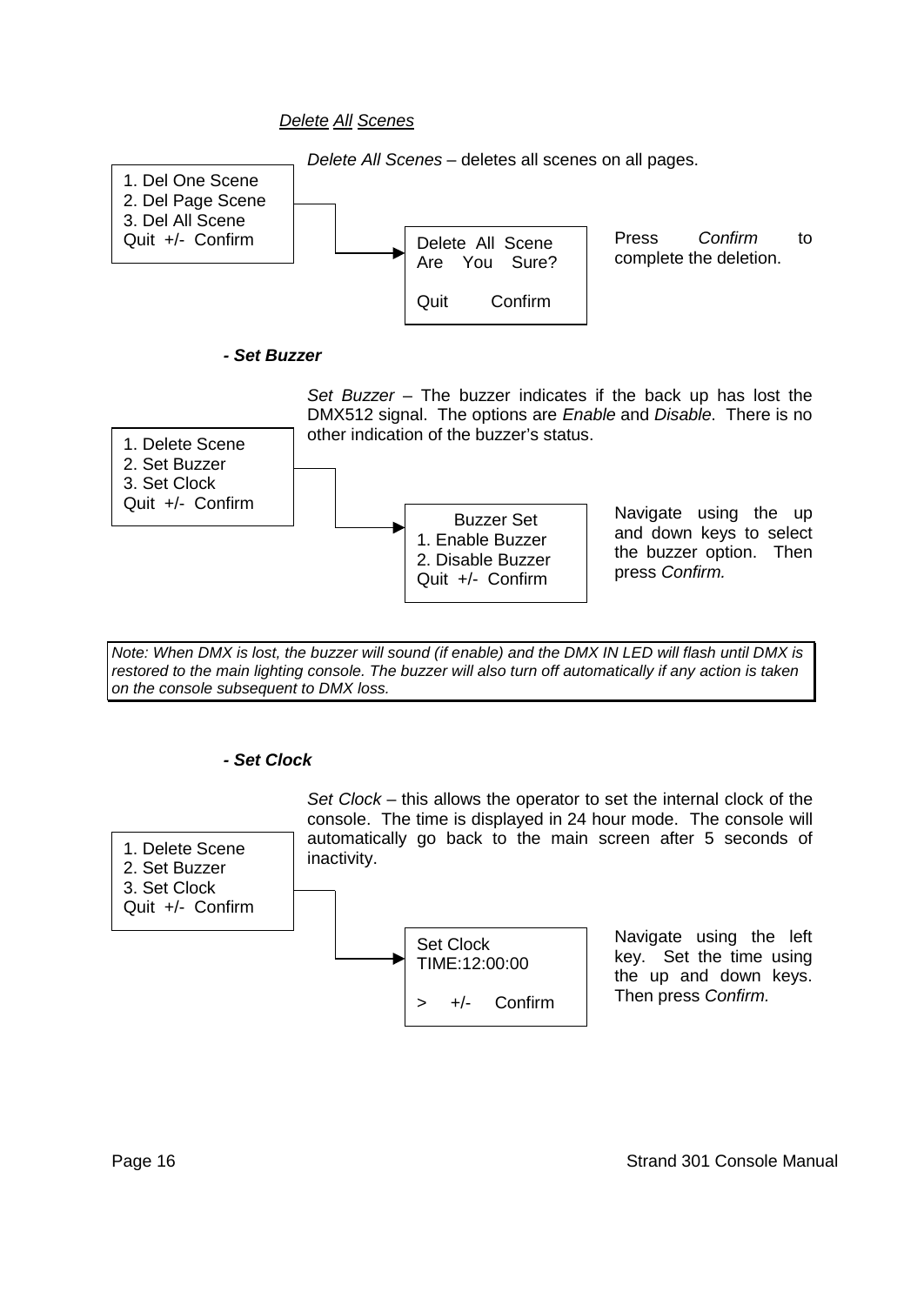#### *Cross Fade Time –*



+/- Confirm

Navigate using the up and down keys to select the default time. Then press Confirm.

#### *Recording of Back Up Scenes*

Once the consoles are setup properly to record a back up cue as page 1 scene 1, just advance to the cue on the main lighting console, hold down the *Record Scene* button and press the *Flash* button that corresponds with fader 1.

This will capture the current cue from the main lighting console.



All LEDs will flash momentarily. When recorded, the LED above the selected fader will light up.

The process can be repeated until all 12 faders have a cue stored in each one. For more than 12 cues, change to a different page.

#### *Record Lock*

To prevent accidental recording, the record Button can be locked by pressing the holding the Record button for approximately 5 seconds. A lock symbol will be shown on the LCD display indicating that recording is prohibited. To unlock, Press and hold the record button for 5 seconds.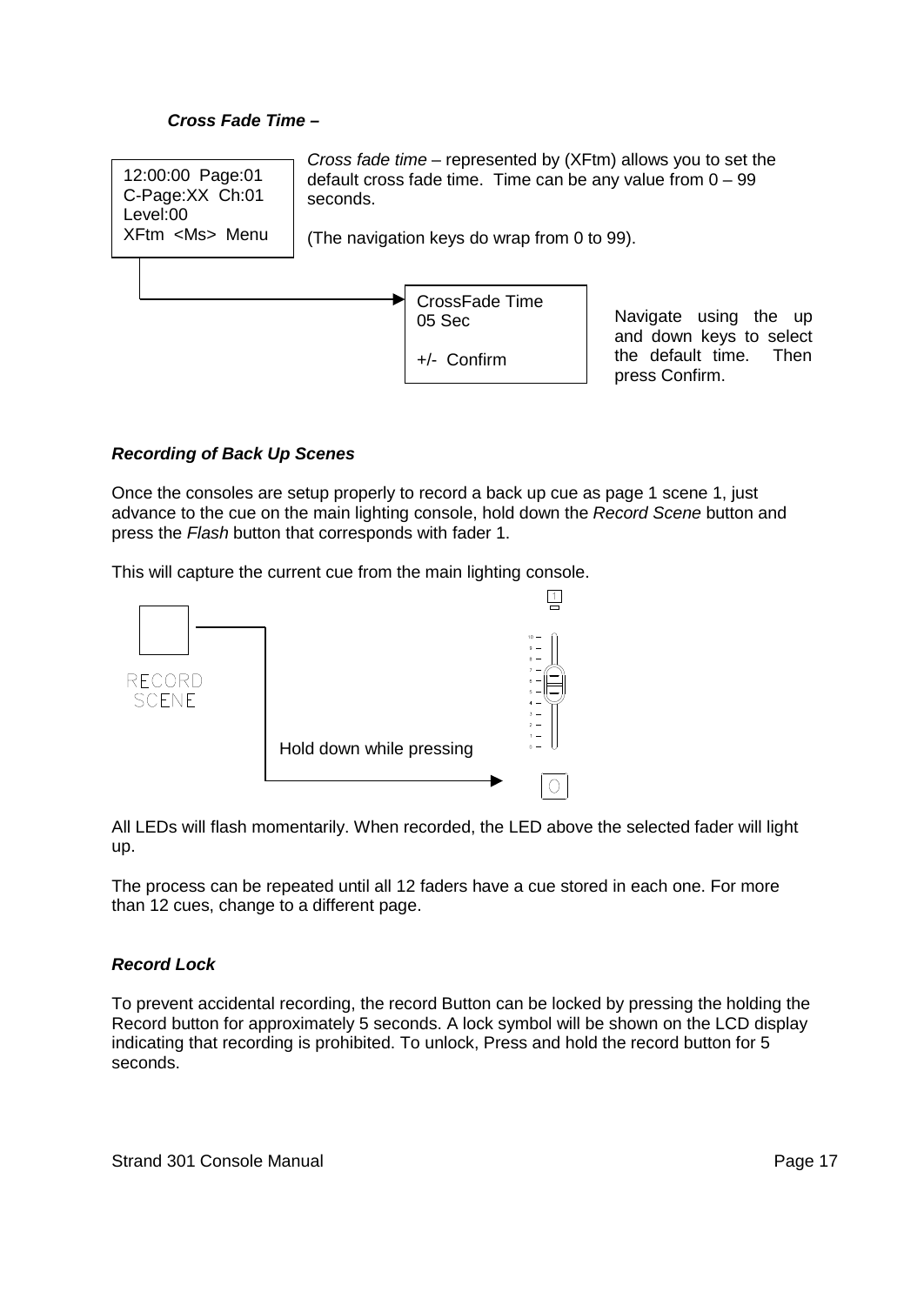Change Pages -

To change pages, hold down the *Page* button and press the *Flash* button that corresponds with the page that is required. For example, to change to page 2...



This will change the console to page 2. The LCD screen will list the page in the upper right hand corner. Notice the LEDs that were illuminated over the faders that have been recorded have gone out. This indicates that there are no recorded scenes on page 2.

*Note: If no faders have been activated yet, the* C-Page *will still show the last active page. The C-page will display XX if the last actioned fader is empty.*

#### *Playback of Back Up Scenes*

To play the back up cues, just change to the appropriate page and give a level to the appropriate fader. For example, change to page one and activate fader one.



Notice that the *Current Page* doesn't change until you activate the first fader after changing pages. This keeps any active faders on the previous page from deactivating while they have a level. Read more about *Non-Current Page Active Faders* in the *Operation* section below.

Recording scenes as back up cues from the main lighting console on the 301 is quick and simple. But there are a few things to know when dealing with multiple pages.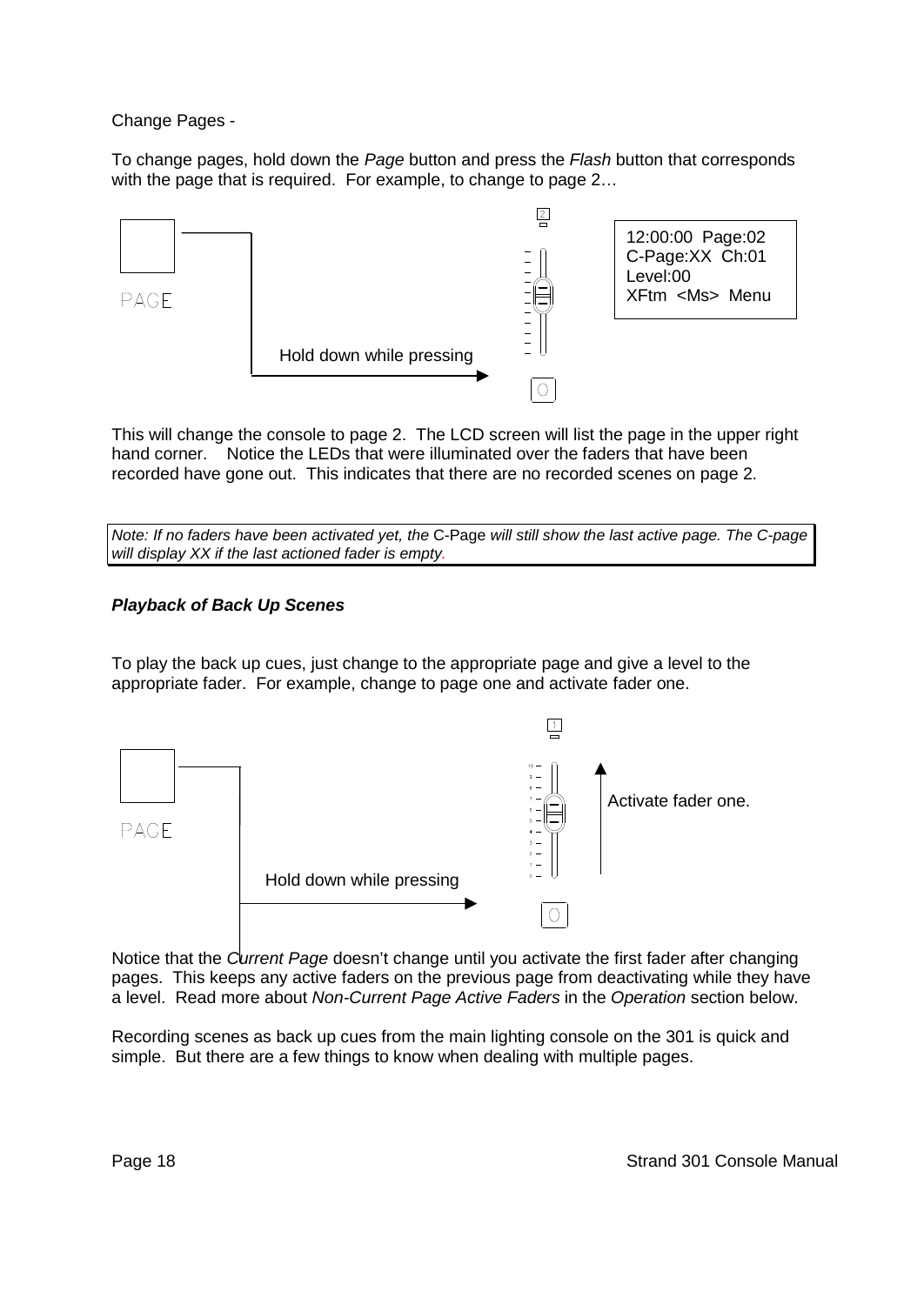#### *- Back Up Cues on Multiple Pages*

It's very common to need to crossfade from a back up cue on one page to a back up cue on another page. The example below will show how to go from page 1 fader 12 to page 2 fader 1.

First, make sure that there are back up cues recorded on page 1 fader 12 and page 2 fader 1. Then change to page 1 and take fader 12 to full.

If necessary, see *Record Mode* and *Change Pages* above.

With page 1 fader 12 live on stage, change to page 2.



The console is now on page 2 while the current page is page 1 because page 1 still has an active fader. The active fader is listed as *Ch:12* on the LCD screen with the level at full.

Notice that the LED above fader 12 is flashing indicating that it is still active. This is a *Non-Current Page Active Fader.*



The *Current Page* will display XX until a fader is moved on the new page 2.

Once fader 1 is active, the fader will be listed as *Ch:01* and the intensity as *Level:FL*.

12:00:00 Page:02 C-Page:02 Ch:01 Level:FL XFtm <Ms> Menu

12:00:00 Page:02 C-Page:01 Ch:12 Level:50 XFtm <Ms> Menu As soon as fader 12 (the one that has a flashing LED) is activated, the page is was from, channel and level will appear on the LCD screen. When the fader goes to zero, the LED light will go out, indicating that this scene is no longer being held on this fader from the previous page (page 1).

Strand 301 Console Manual **Page 19** and 2012 **Page 19** and 2012 **Page 19** and 2012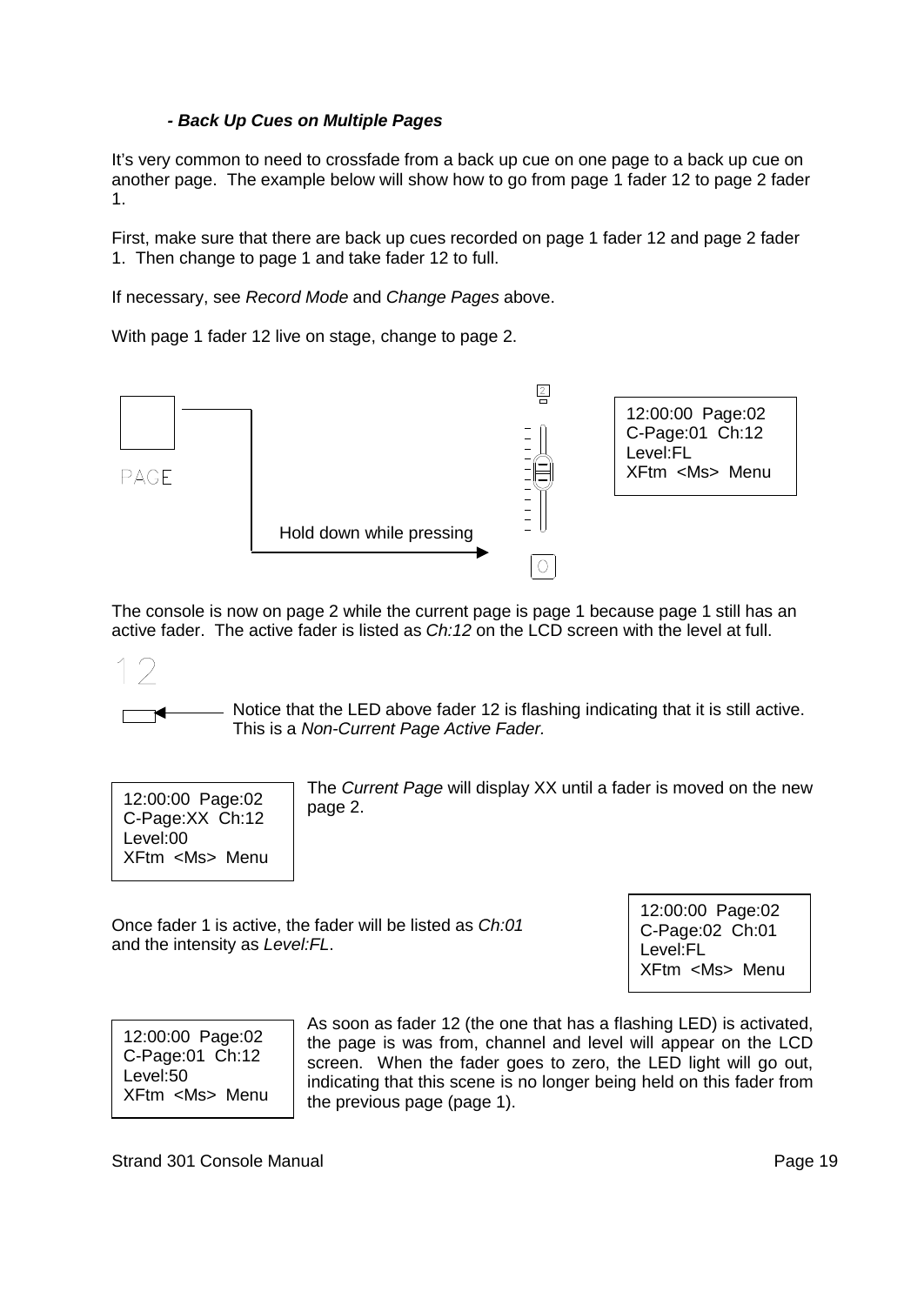*Note: When the same faders are used on multiple pages and a scene is active from a previous fader, that fader will not release the active scene until the fader is taken to zero. Then it will automatically reload the scene from the current page. This will be indicated by* C-*Page info on the LCD screen and the LED above the fader changing from flashing to being constantly on.*

#### *Flash*

Any scene that is recorded can be flashed momentarily by pressing and releasing the flash button below the appropriate fader.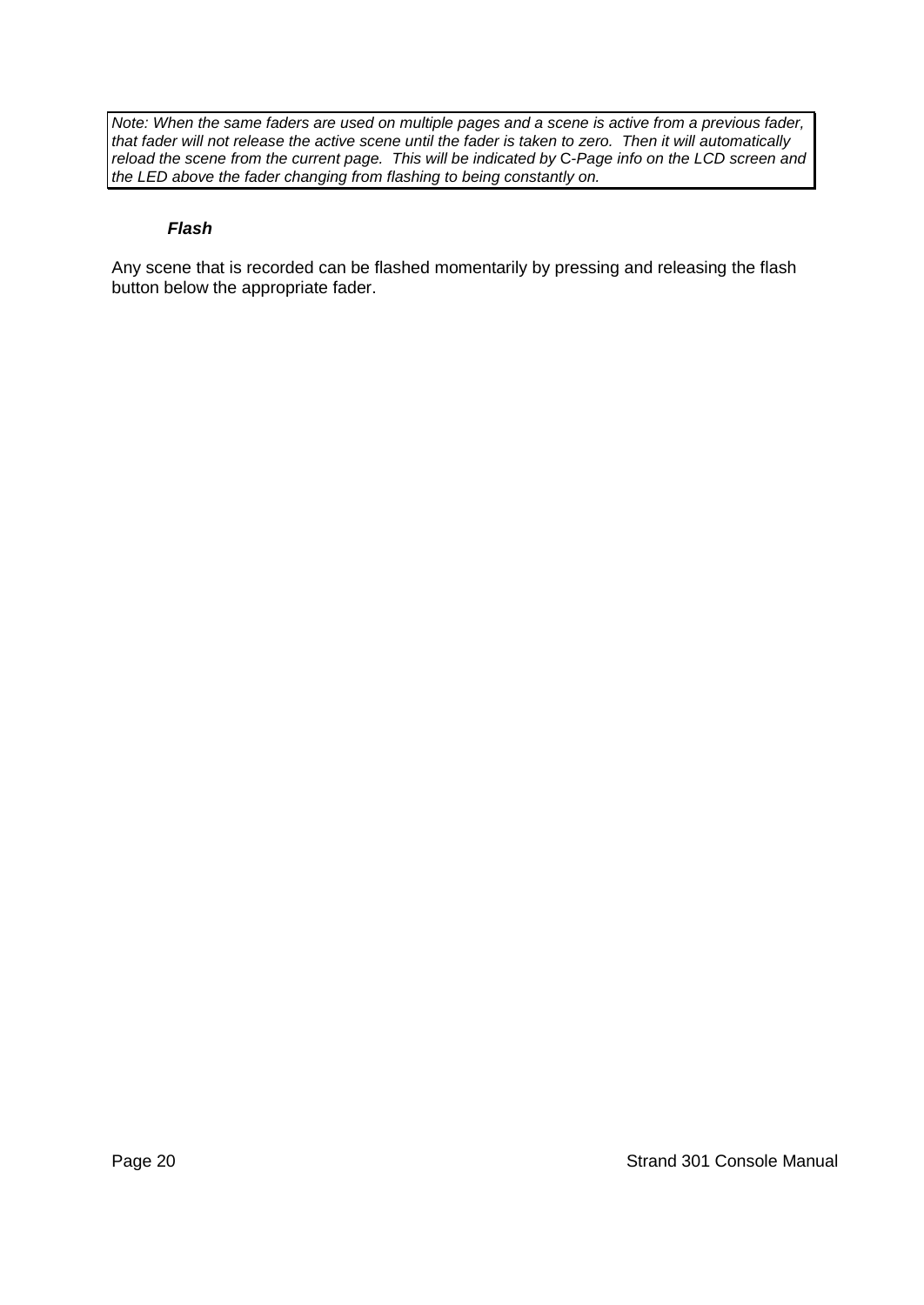### **Timed Events Mode**

#### *Capacity*

There are 12 timed events that can be recorded. The events are triggered using the internal system clock. Timed events may be played back in any order.

#### *Changing Modes*

1. Back Up

2. Events Player

3. 12 Ch Control Quit +/- Confirm To change to timed event mode, hold down BOTH the up and down keys simultaneously for 3 seconds. A list will appear on the LCD screen.

Navigate with the up and down keys to pick the *Events Player*. Notice the flashing cursor on the current selection. When the cursor is on the appropriate mode, press *Confirm* to accept.

#### *Screen Menus for Events Player*

#### *Main Screen -*

| 12:00:00             |       |  |
|----------------------|-------|--|
| <b>Event Stop</b>    |       |  |
| CH:01                | LL:00 |  |
| Start <ms> Menu</ms> |       |  |

This is the event player mode's main screen menu. Information on this screen is as follows…

*Time* – console's internal clock. (Can be set in the *Menu*.)

*Event Stop* – this indicates that no event is currently running.

*Ch* – this indicates the channel that had the last action.

*LL* – this indicates the last action channel's level.

*Start* - this button will allow the console to start the next scheduled event.

*<Ms>* - this lets the operator know that the console is in master mode rather than slave mode. With a single 301, this should always be *Ms*.

*Menu* – allows the operator to adjust setup options and delete items specific to the current mode.

#### *Menu -*

*Menu* – this allows access to the event player menu that deletes events, sets default fade time and sets buzzer and clock.

1. Delete Event 2. Set Default Ft 3. Set Buzzer Quit +/- Confirm *Delete Event* – gives the operator the delete event options. *Set Default Fade Time* – allows the operator to set the default fade time. (The maximum is 59:59) *Set Buzzer* - allows the operator to either *Enable* or *Disable* the

buzzer.

There is a fourth item that is not initially visible. Use the up / down keys to access it.

#### 4. Set Clock

*Set Clock* – allows the operator to set the internal clock.

Quit +/- Confirm

#### Strand 301 Console Manual **Page 21 Page 21**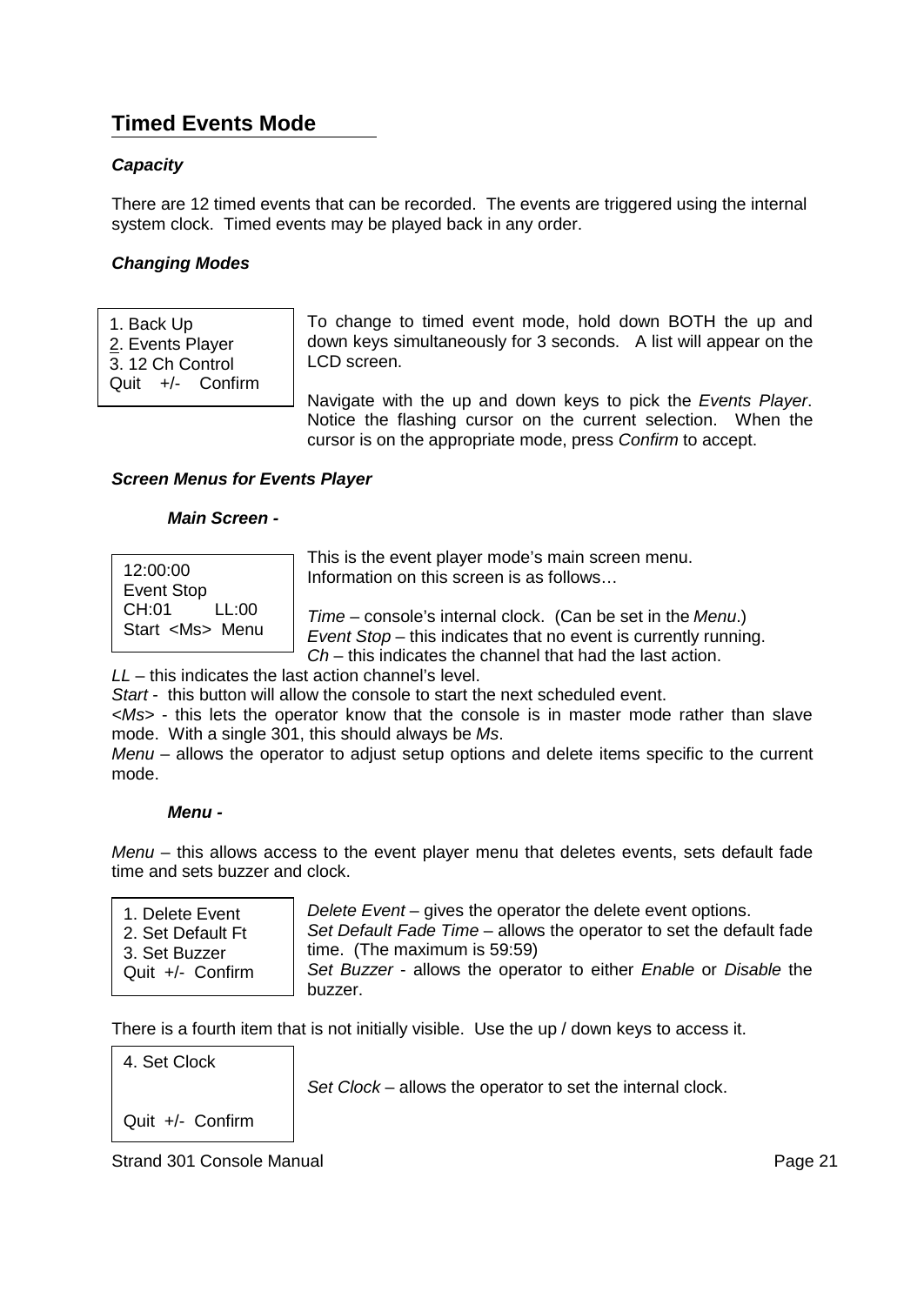#### *- Delete Event*

*Delete One Event*



Navigate using the up and down keys to select the event to delete. Then press *Confirm*.

*Delete All Events*



Press *Quit* to not delete all events or press *Confirm* to delete all events.

#### *- Set Default Fade Time*



Page 22 Strand 301 Console Manual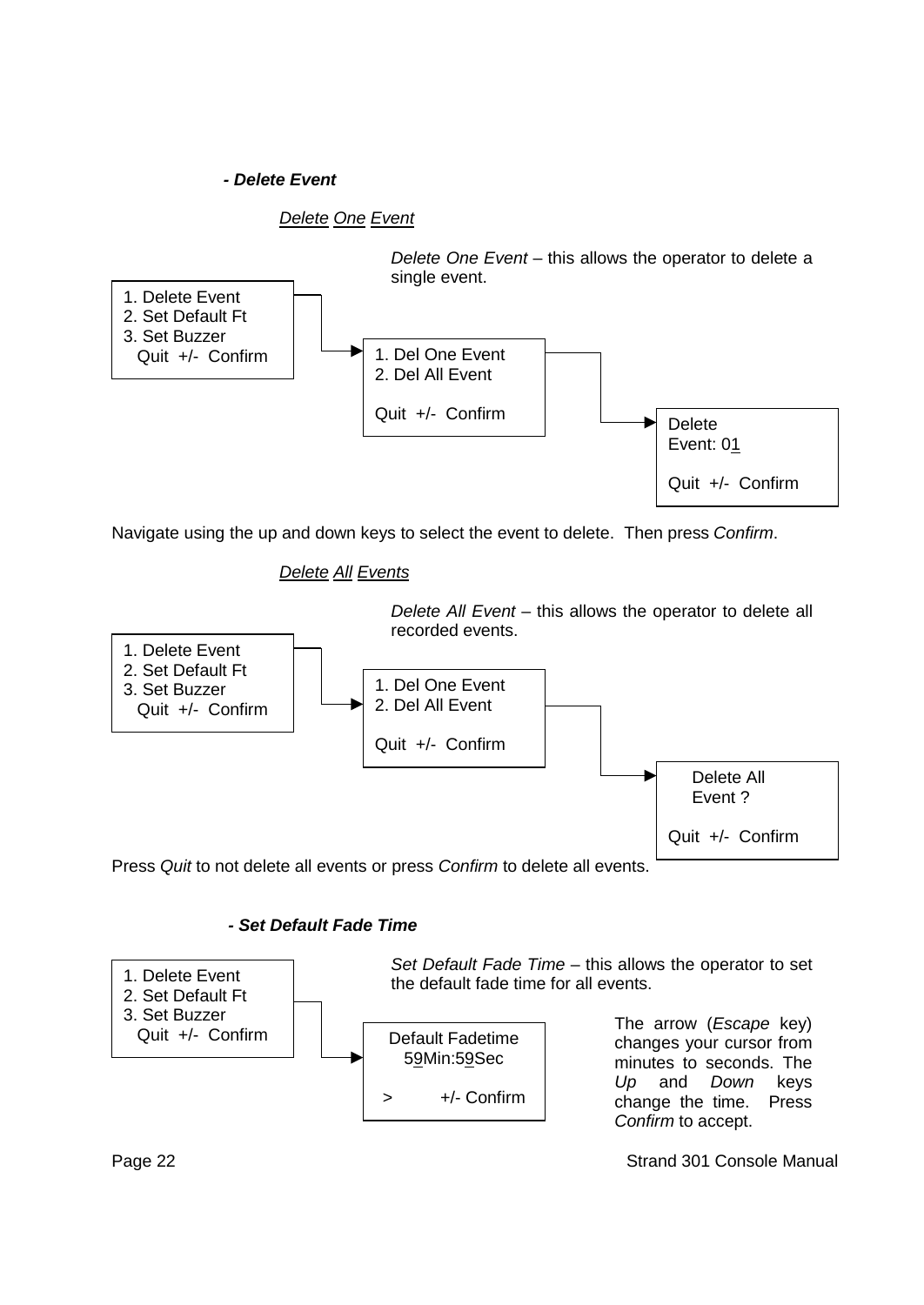#### *- Set Buzzer*





Navigate using the up and down keys to select the buzzer option. Then press *Confirm.*

*Note: When DMX is lost, the buzzer will sound and the DMX IN LED will flash until DMX is restored.*

#### *- Set Clock*



#### *Recording of Timed Events*

Once the consoles are setup properly to record a timed event on fader 1, just advance to the cue on the main lighting console, hold down the *Record Scene* button and press the *Flash* button that corresponds with fader 1.

This will capture the current cue from the main lighting console.

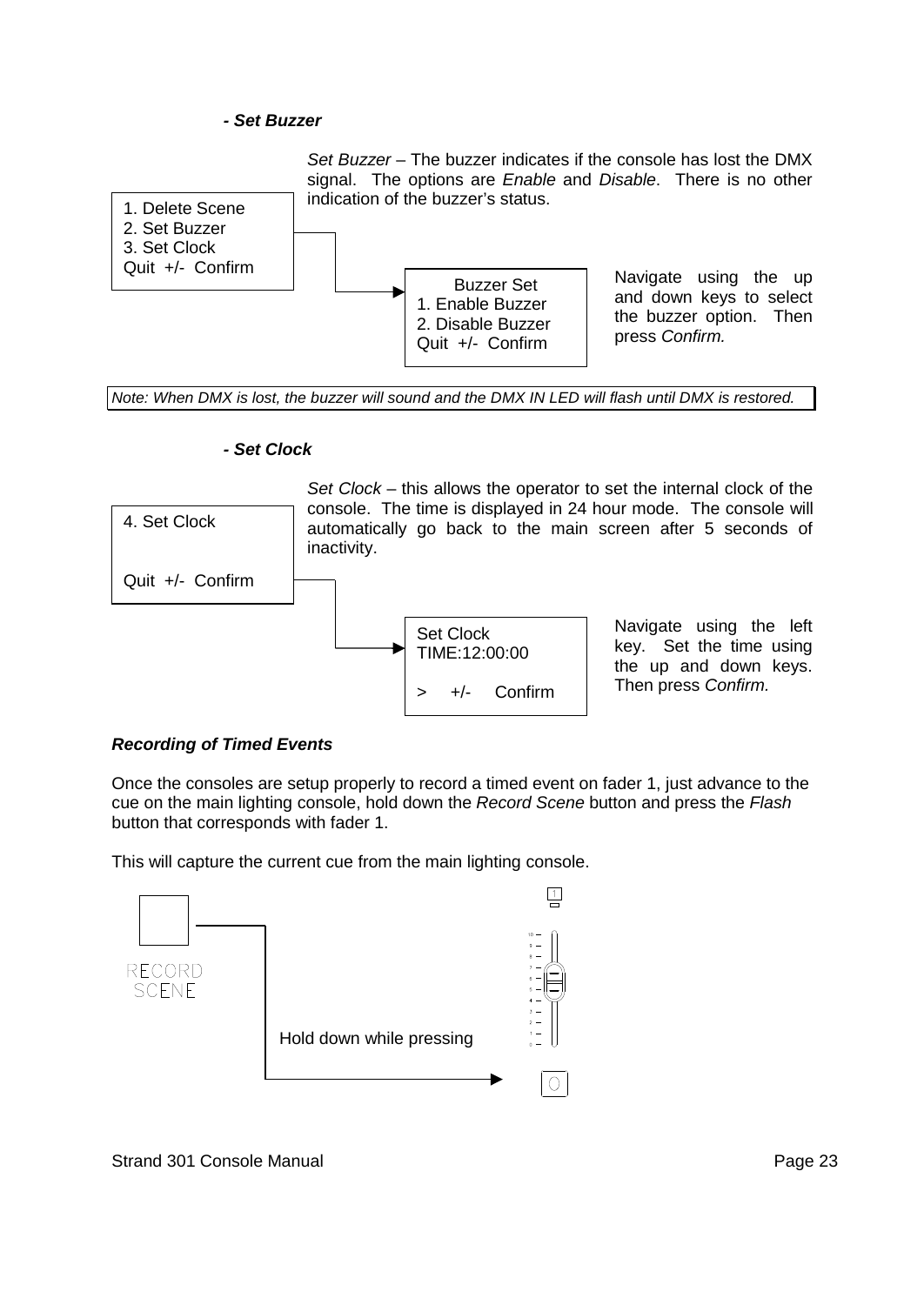All LEDs will flash momentarily. When recorded, the LED above the appropriate fader will light up.

The process can be repeated until all 12 faders have a cue stored on each one.

#### *Manual Playback of Timed Events*



#### *Scheduling Playback of Timed Events*

After an event has been recorded, it can be scheduled to happen at a specific time. To schedule event 1, press the flash button for fader 1.



Use the *Escape* key to toggle between hour and minute of both the on and off times. Then use the up / down keys to set the scheduled time of both the on and the off. Press *Confirm* to continue.

The *ET:01* in the corner indicates which event is being scheduled.

*Note that the clock is in 24 hour format and the up and down keys wrap the hour and minute digits. An event that has not been recorded cannot be scheduled. The scheduling window will close automatically after 5 seconds of inactivity.*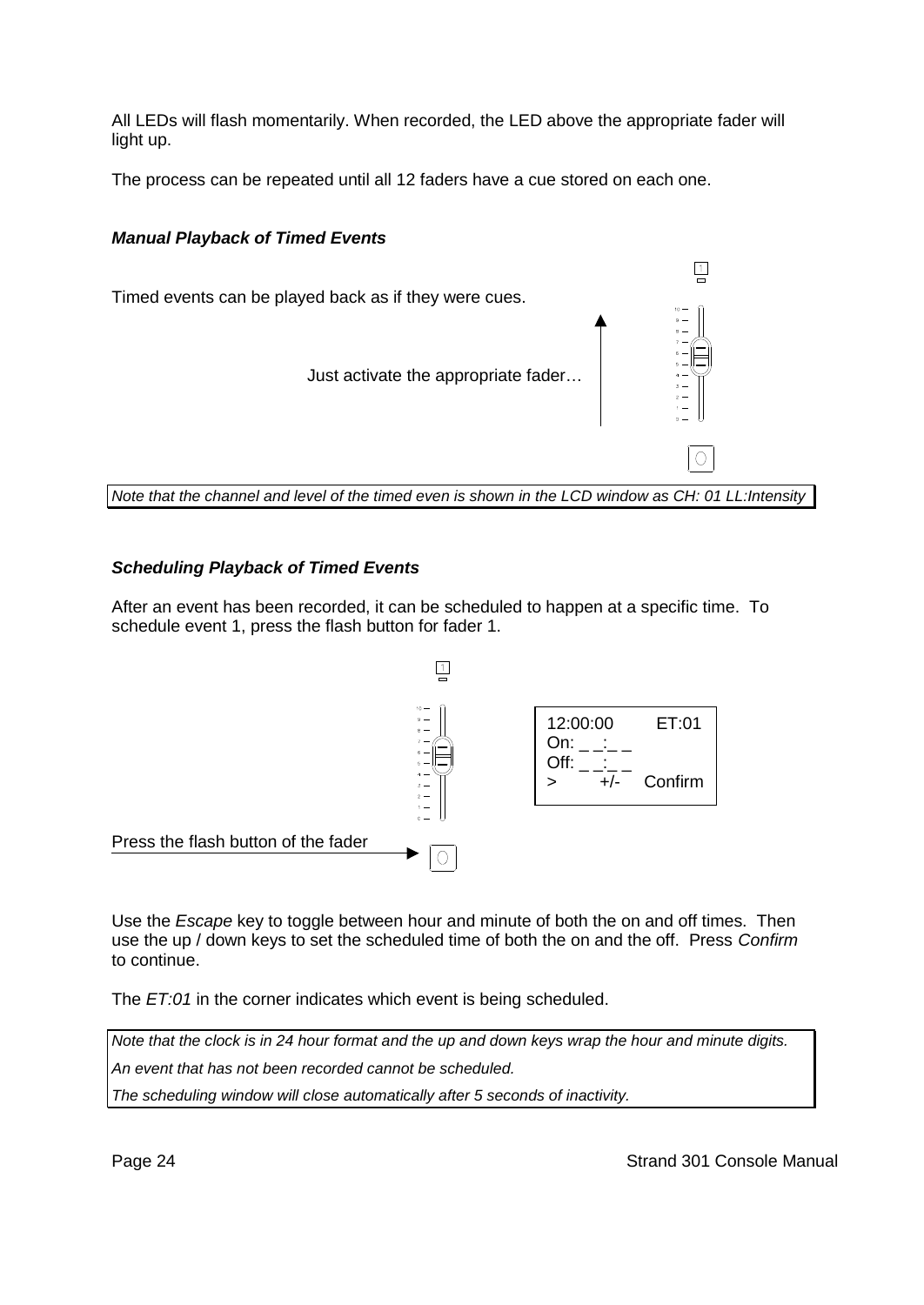Set Fade Time 1.Fade In:00:05 2. Default (00:05) > +/- Confirm Use the *Escape* key to advance the cursor and set the fade time. The default fade time is listed below.

See *Set Default Fade Time* to change the default.

Repeat the above procedure for all events that have been recorded.

#### *Starting the Timed Events*

Once the timed events have been scheduled, the event list must be started for the scheduled events to occur.

12:00:00 Event Stop CH:01 LL:00 Start <Ms> Menu

To start the event list, just press the *Escape* key.

Now that the event list has been activated, the LCD screen will display the event that is chronologically next as well as the time it will start. You can press the *Escape* key to stop it.

12:00:00 Event:01 Ready On At: 08:00 Stop <Ms>

*Note that when the event list is started, the LED indicators go out. This indicates that the faders are no longer active. If the event list is started while a fader is active, the levels are frozen and the fader is no longer active. Stop the event list and the output will use the default fade time to change to the current faders levels. After that, any movement of faders will occur without using the default time.*

| 12:00:00           |  |  |
|--------------------|--|--|
| Event:01 On        |  |  |
| Off At: 17:00      |  |  |
| <ms><br/>Stop</ms> |  |  |

Once the event has started, the LCD displays all the information concerning when the event will stop.

While the event is fading, the fade countdown will be displayed on the bottom line of the LCD screen.

12:00:00 Event:01 On Off At: 17:00 Stop <00:09>

If the operator wishes to interrupt the event's schedule, just press *Escape* to stop it and the event will fade out in the default time.

*Note that when event list is started, it is not possible to change mode. This is to avoid event being played out accidentally while the console is being used live. Stop the event if want to switch to backup or channel mode.*

Strand 301 Console Manual **Page 25** and 2011 **Page 25**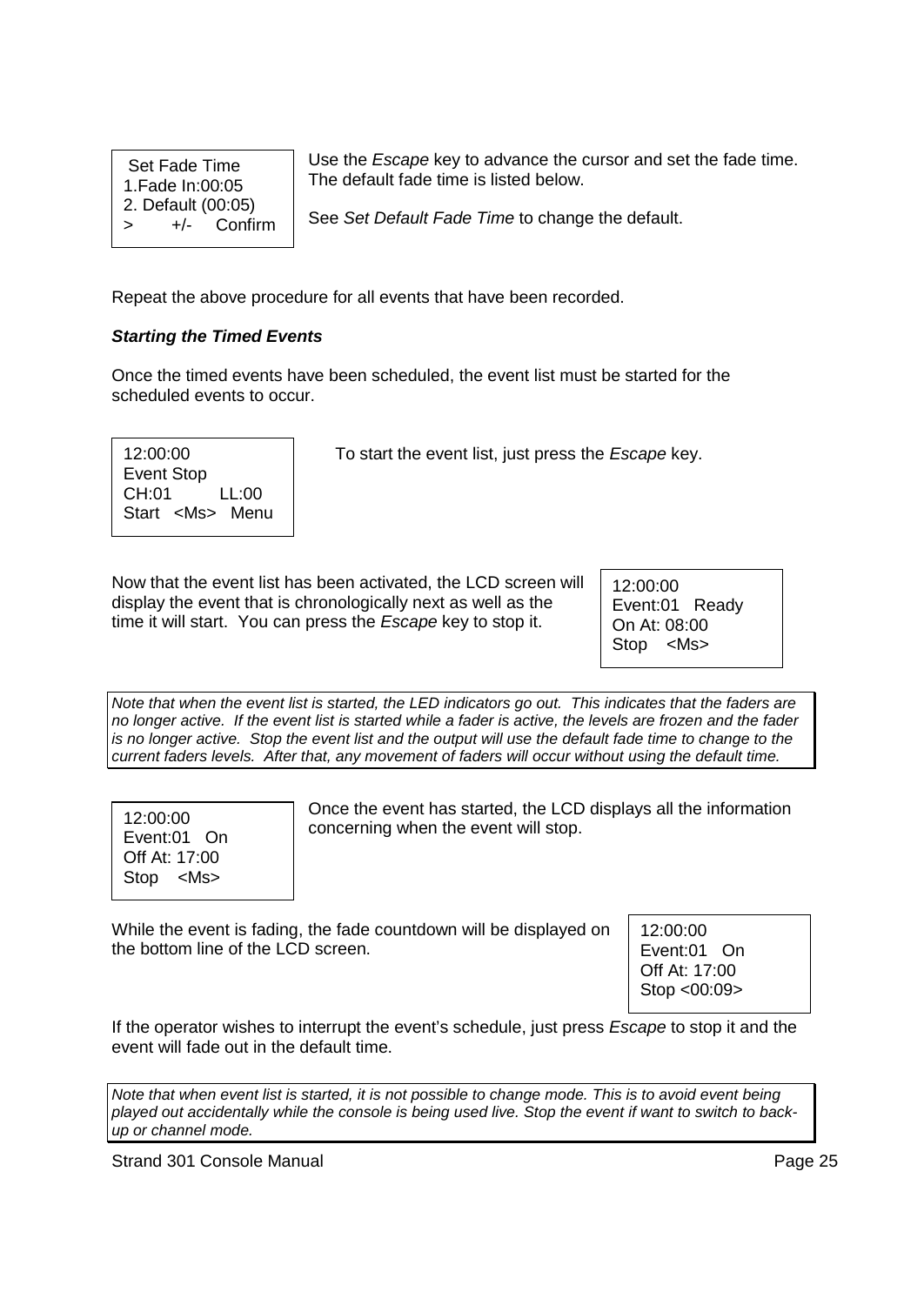### **12 Channel Control Mode**

#### *Capacity*

The 301 console can control 12 channels in a single scene as a manual preset desk with a full DMX universe (512 DMX addresses) patch. The hold feature will allow two scene mode.

#### *Changing Modes*

1. Back Up 2. Events Player 3. 12 Ch Control Quit +/- Confirm To change to manual preset mode, hold down BOTH the up and down keys simultaneously for 3 seconds. A list will appear on the LCD screen.

Navigate with the up and down keys to pick *12 Channel Control*. Notice the flashing cursor on the current selection. When the cursor is on the appropriate mode, press *Confirm* to accept.

#### *Screen Menus for 12 Channel Control*

#### *Main Screen -*

This is the 12 channel control mode's main screen menu. Information on this screen is as follows…

| 00 00 00 00 |                      |
|-------------|----------------------|
| 00 00 00 00 |                      |
| 00 00 00 00 |                      |
|             | XFtm <ms> Patch</ms> |
|             |                      |

*00* – channel level. Each pair of digits relates to the intensity of every channel  $1 - 12$  at a value of  $0 - FL$ .

*XFtm* – (cross fade time – only works with *Hold*) this is the rate at which the console can take the levels of the held cue to zero while taking the levels of the newly set faders to full. This allows setting of the default crossfade time for crossfading between scenes using the Hold function.

*<Ms>* - this lets the operator know that the console is in master mode rather than slave mode. With a single 301, this should always be *Ms*.

*Patch* – this allows for patching any DMX address 1 – 512 to any channel 1 – 12.

#### *- Cross Fade Time (XFtm)*

00 00 00 00 00 00 00 00 00 00 00 00 XFtm <Ms> Patch

*Crossfade time* – the default crossfade time can be changed here. The setting can be anything from  $0 - 99$  seconds.



Set the time using the up and down keys. Then press *Confirm.*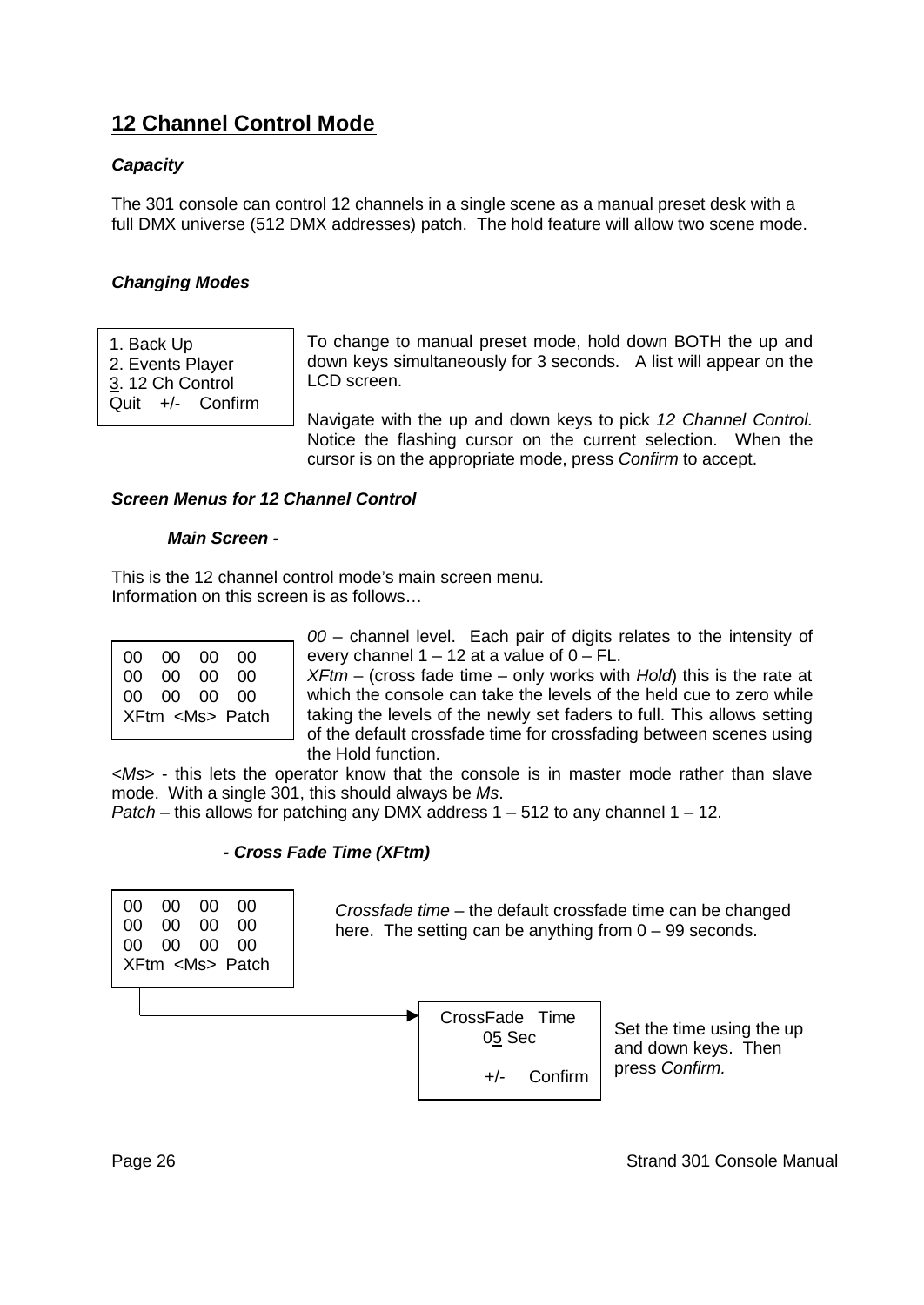*- Patch*



The edit patch screen above shows dimmer 27 assigned to channel 2. As the up / down keys move through the dimmer list numerically, it will show the current channel assignment for all dimmers. Any dimmer that shows an assignment of Ch:XX, means that dimmer has no channel assignment and therefore will not be controlled by the console until an assignment is made in patch.

To display all unpatched dimmers, go to *Display Patch* and view channel 0. See the *Display Patch* section in this manual for instructions.

Since this is a soft patch (which means it is an electronic patch), any number of 512 dimmers can be controlled by any channel.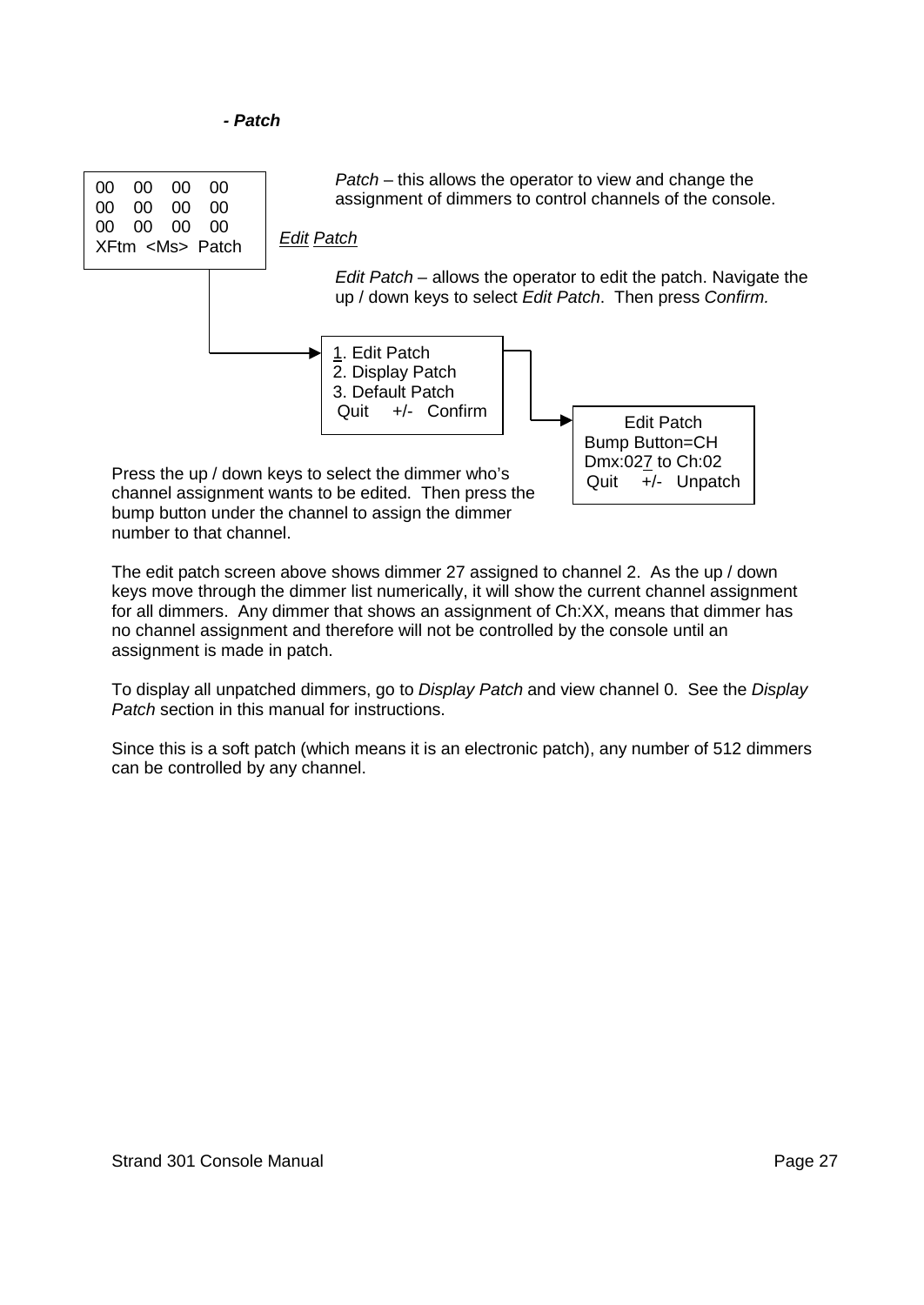#### *Display Patch*

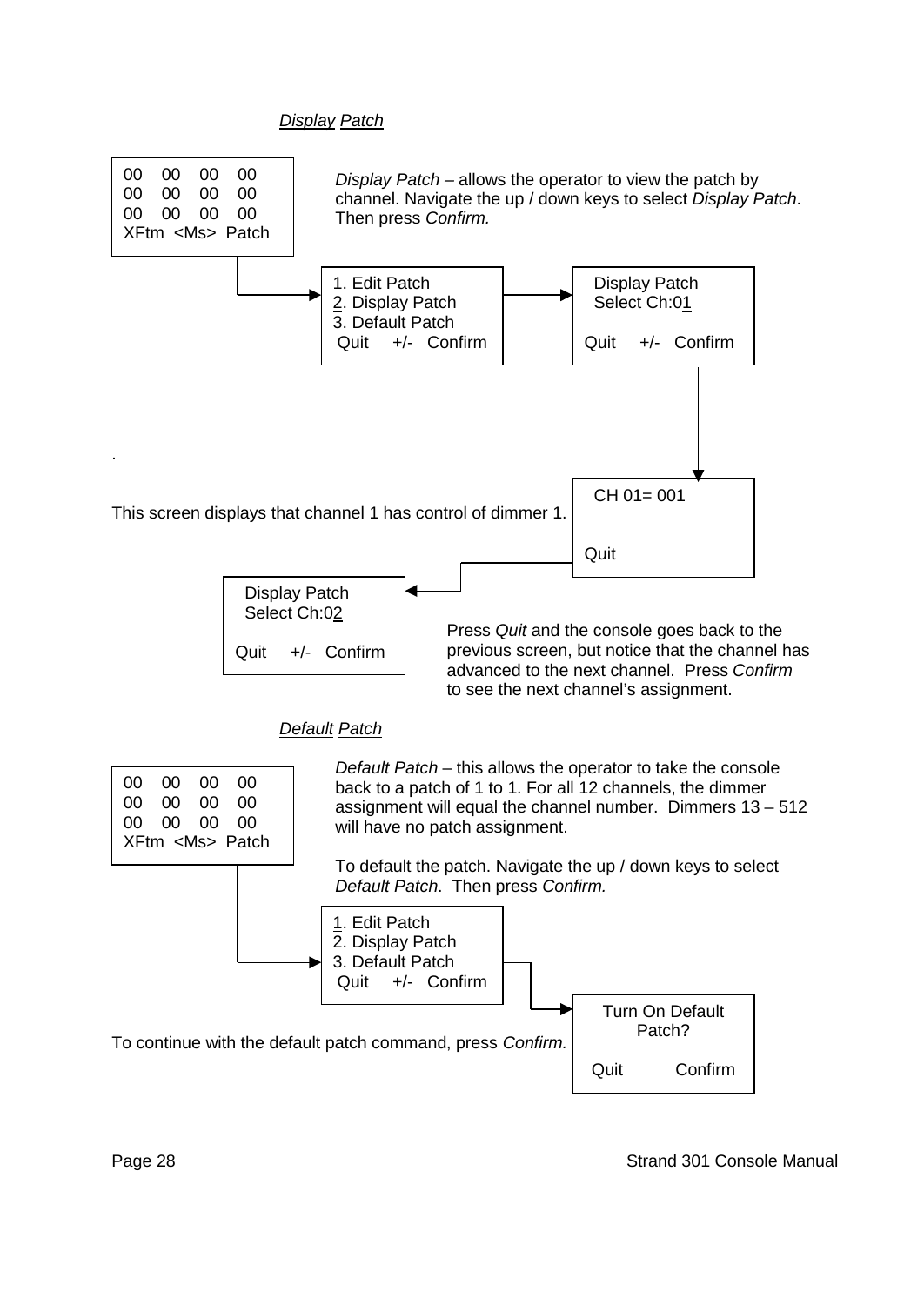#### *One Scene Mode*

**MASTER** 



Make sure the *Master* is at full or the appropriate level.

Then set the faders  $1 - 12$  to the appropriate levels to create the cue that is desired.



#### *Hold – Two Scene Mode*

The hold function allows the operator to "hold" or capture all levels on all active faders so that all active faders can be reset to different levels to create a different cue.



To activate the hold feature press the *Hold* button.



The LCD screen now indicates that the hold function has been activated by the flashing <Hold> on the bottom line of text.

|  | 00 00 00 00<br>00 00 00 00<br>00 00 00 00<br>XFtm <hold> Patch</hold> |
|--|-----------------------------------------------------------------------|
|  |                                                                       |
|  |                                                                       |
|  |                                                                       |
|  |                                                                       |



Now all active faders have been captured. Reset all fader levels to the next cue.

0000000 000000

Simply press the *Hold* button again and the new cue will crossfade in while the old cue crossfades out.

*See the LCD screen for countdown of crossfade using the default time.*

Strand 301 Console Manual **Page 29** 



HOLD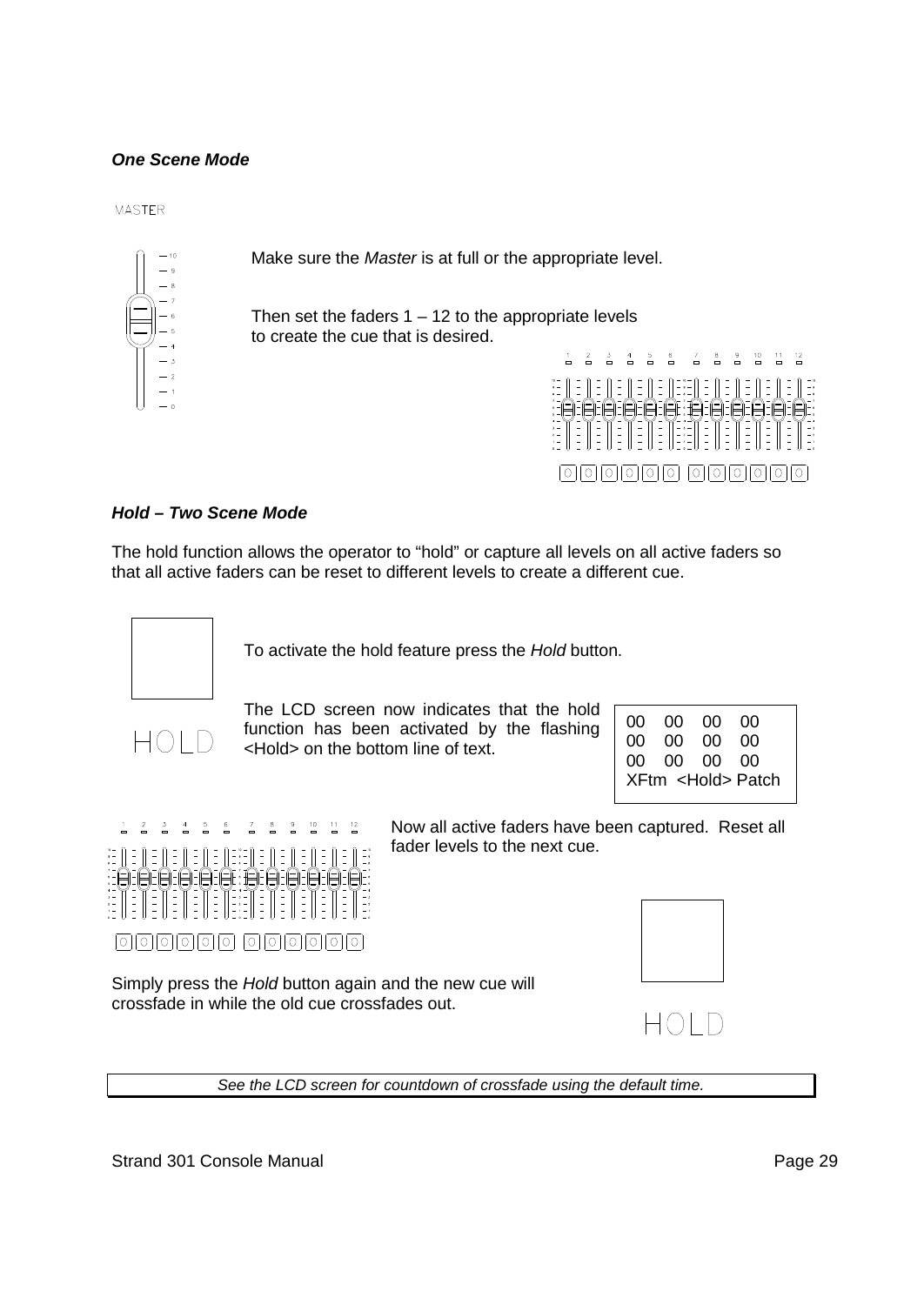### **Multiple Units**

#### *Capacity*

Each 301 console can capture one universe of DMX. There is maximum of 32 301 units that can be connected.

#### *Setup*

For a two unit system, Strand recommends that master controls the first universe of DMX and that the slave controls the second universe of DMX. The diagram below shows the recommended connection of equipment.

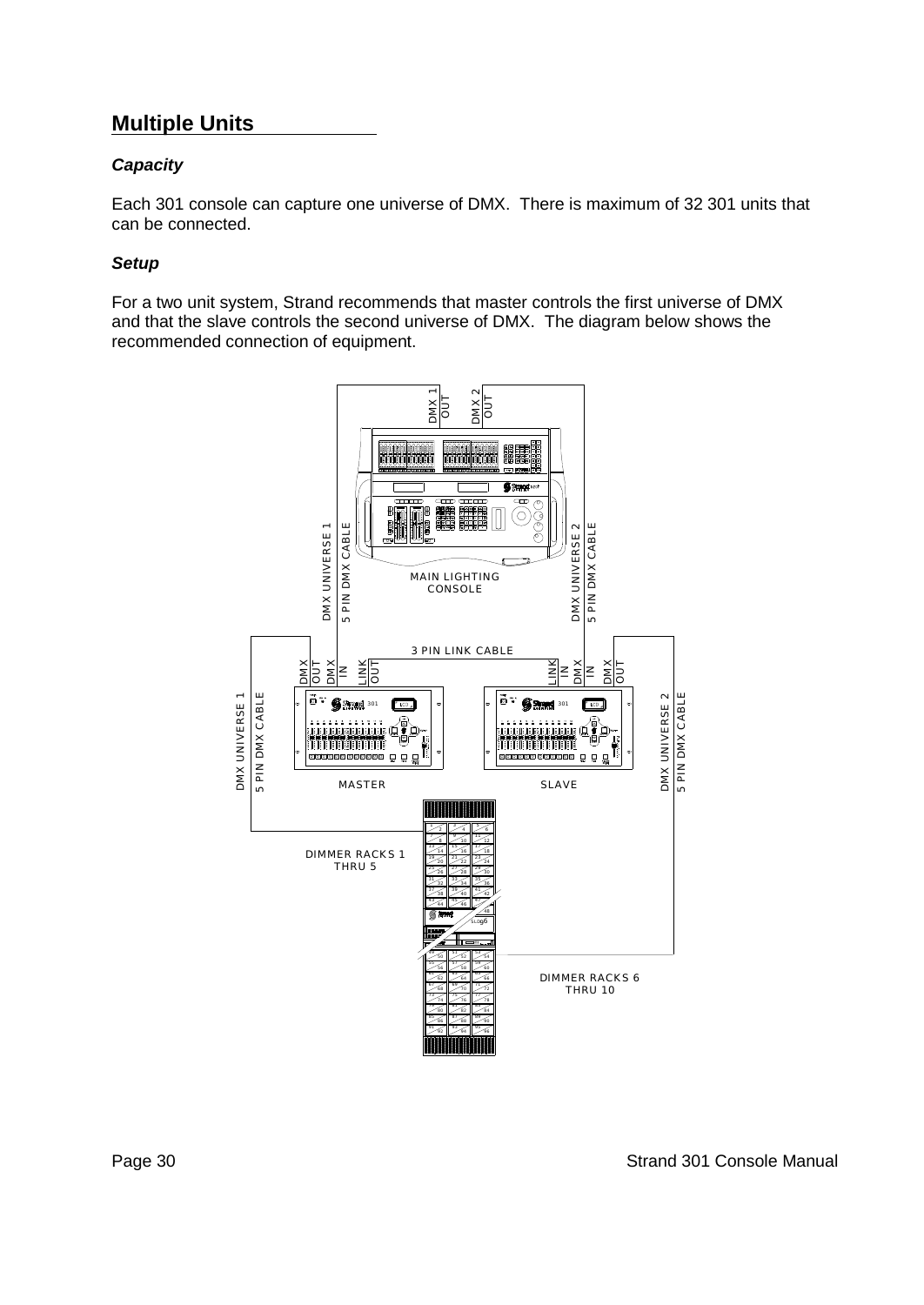

*Note: The LCD screen will always relay the current mode of the console.*

If the console ever displays <Ms-f> (*Master Fail)* then there are two 301 consoles set to master. Make sure only the first 301's master / slave switch is set to master.

<Ms-f>

#### *Operation*

All operational procedures are the same in systems with multiple units adjusting for the fact that each 301 console only controls one DMX universe each.

### **Analogue Input Operation**

The analogue input on the back panel of the console is for remote fader control. Users can connect a remote slider panel or 12 channel analogue console to the 301 for remote access to the console's 12 faders on page number 12 of backup mode. This input piles on in backup mode with the highest level taking precedence.

Please note that the maximum current output from the analogue connector power pin is 200mA.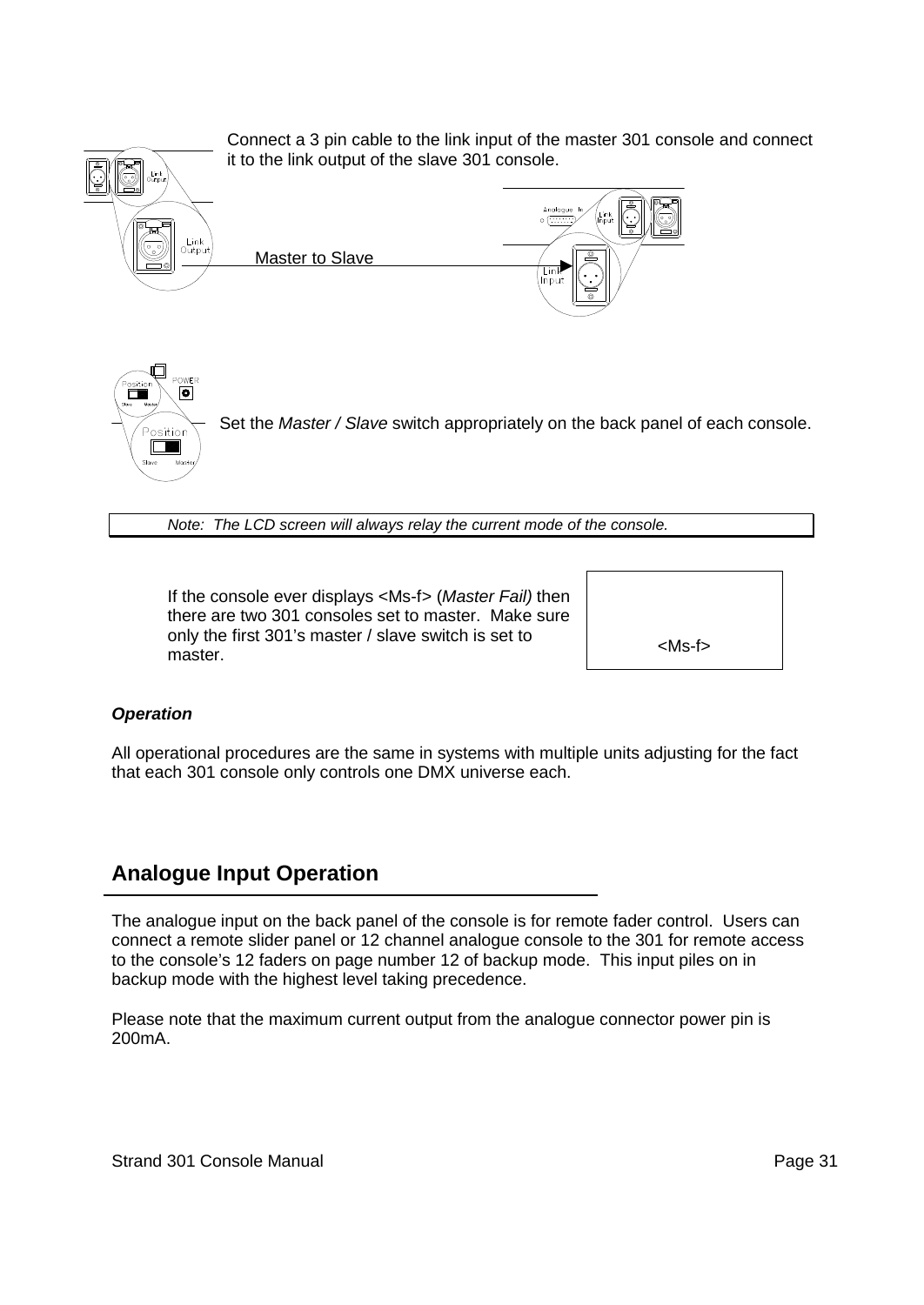# **Conclusion**

This concludes the instructional manual for Strand's 301 series console.

# **Accessories**

A replacement vinyl cover is available for the console. Contact your local dealer for price and availability.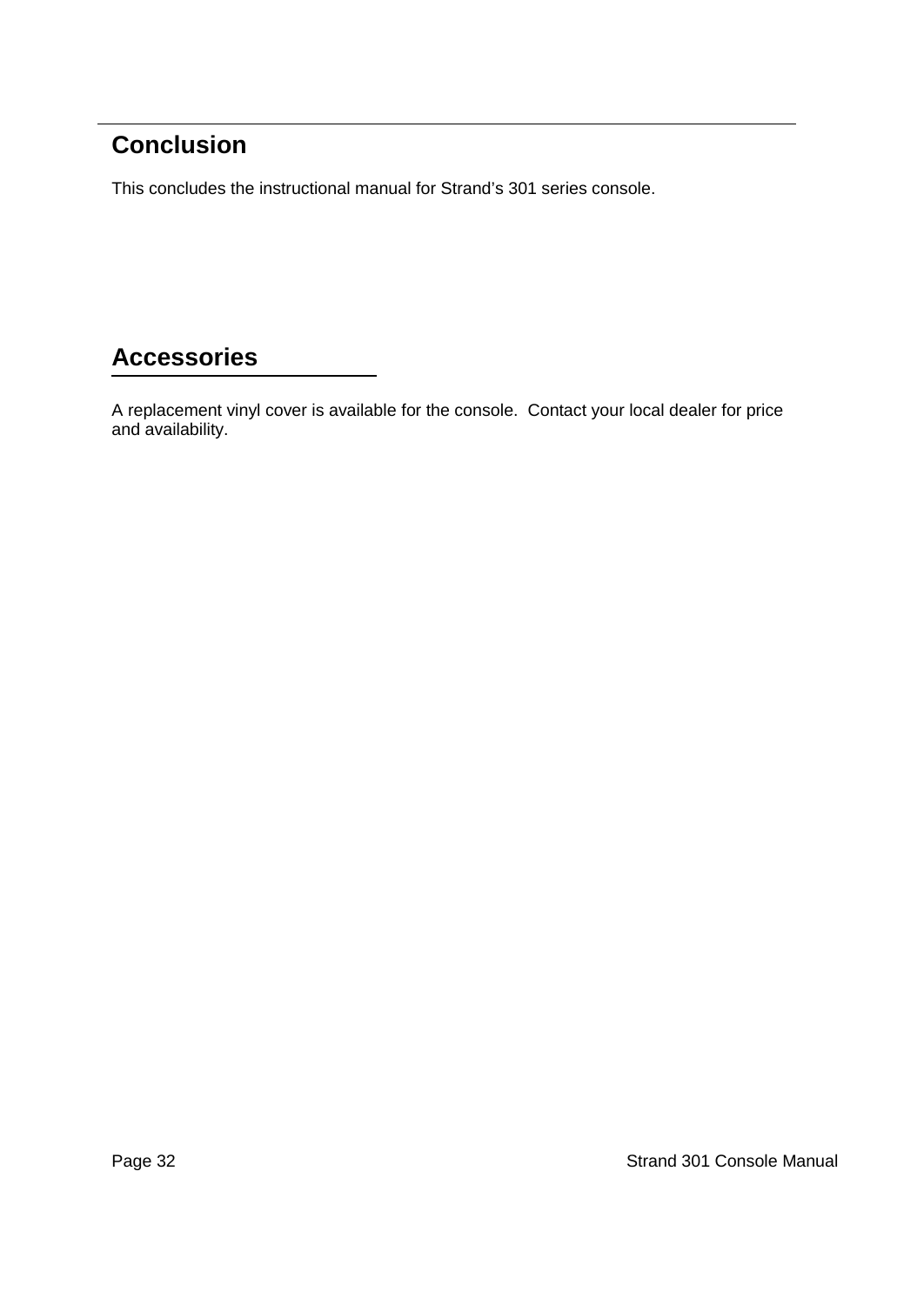## **Appendix A**

### **Control Input**

The DMX512 input will accept a multiplexed digital control signal which conforms to USITT specification DMX512 (1990). Details of this specification are available from USITT on request.

The control input is via a five-pin male XLR type connector. Pin connections are shown in Figure 9. A five-pin female XLR connector is also fitted to allow a series of SD 6 packs (or other DMX equipment) to be connected together in 'daisy chain' fashion.

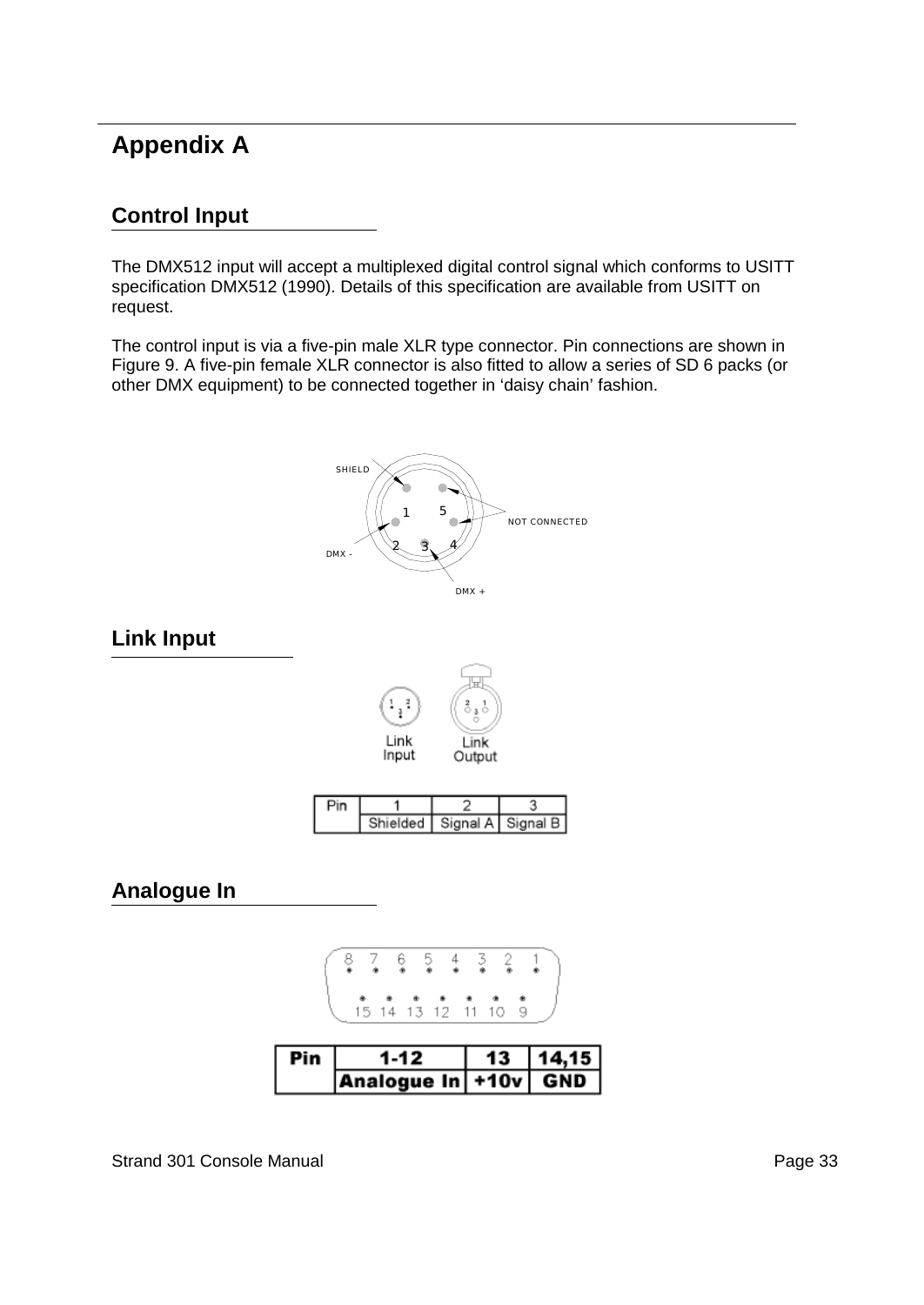# **Index**

# *1*

### *A*

| Analogue In                |  |
|----------------------------|--|
|                            |  |
| Analogue Input Operation31 |  |
|                            |  |
|                            |  |

### *B*

| Back Up Cues on Multiple Pages |  |
|--------------------------------|--|
|                                |  |
|                                |  |
| <b>Basic Navigation</b>        |  |
|                                |  |
|                                |  |

### *C*

|                                | <b>DMX IN</b>              |
|--------------------------------|----------------------------|
| Capacity                       |                            |
| 12 Channel Control Mode26      | DMX Input                  |
|                                |                            |
|                                | <b>DMX</b> Output          |
|                                |                            |
| <b>Change Pages</b>            |                            |
|                                | Down                       |
| <b>Changing Modes</b>          |                            |
|                                |                            |
|                                |                            |
|                                | E                          |
|                                |                            |
| <b>Channel Faders</b>          | <b>Edit Patch</b>          |
|                                | 12 Channel Control Mode 27 |
| Concept                        | Escape                     |
|                                |                            |
|                                |                            |
| Confirm                        |                            |
|                                | $\overline{F}$             |
| <b>Console Position Switch</b> |                            |
|                                |                            |
|                                | Flash                      |
| Cross Fade Time                |                            |
|                                | <b>Flash Buttons</b>       |
| Page 34                        | Strand 301 Console Manual  |

| Cross Fade Time (XFtm) |  |
|------------------------|--|
|                        |  |
| Current Page           |  |
|                        |  |
|                        |  |

### *D*

 $\overline{\phantom{0}}$ 

### *E*

| Edit Patch |  |
|------------|--|
|            |  |
| Escape     |  |
|            |  |
|            |  |

### *F*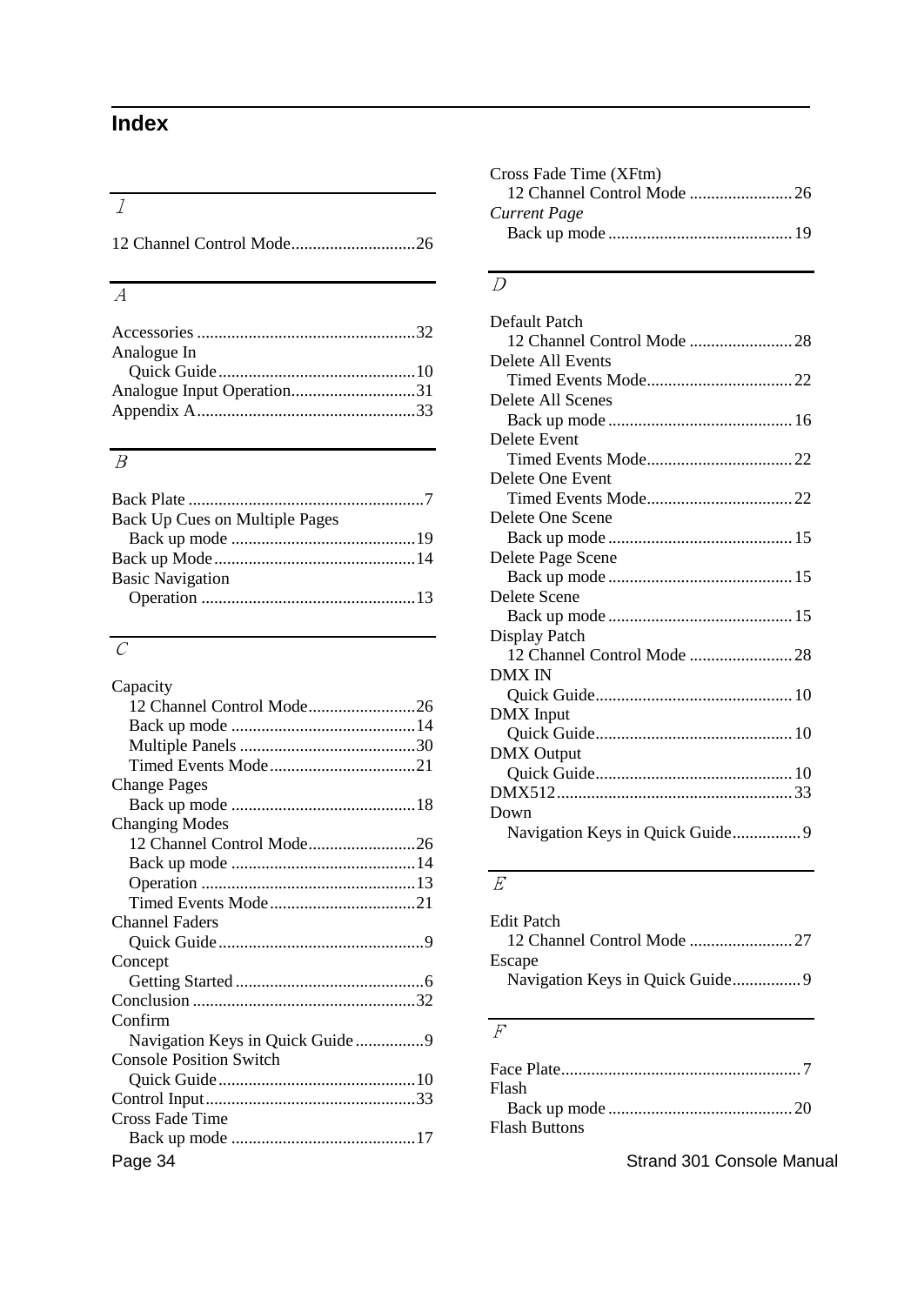## *G*

|--|--|--|--|--|--|

### *H*

| Hold – Two Scene Mode |  |
|-----------------------|--|
|                       |  |
| <b>Hold Button</b>    |  |
|                       |  |

### *L*

| LCD Screen                  |  |
|-----------------------------|--|
|                             |  |
| <b>LED</b> Indicator Lights |  |
|                             |  |
|                             |  |
|                             |  |
| Link Output                 |  |
|                             |  |
|                             |  |

# *M*

| Main Screen                     |  |
|---------------------------------|--|
| 12 Channel Control Mode26       |  |
|                                 |  |
|                                 |  |
| Manual Playback of Timed Events |  |
|                                 |  |
| Master                          |  |
|                                 |  |
| Mechanical & Environmental Data |  |
|                                 |  |
| Menu                            |  |
|                                 |  |
|                                 |  |
|                                 |  |
| Ms-f                            |  |
|                                 |  |
|                                 |  |

## *N*

| <b>Navigation Keys</b> |  |
|------------------------|--|
|                        |  |

Strand 301 Console Manual **Page 35** Strand 301 Console Manual

### *O*

| <b>One Scene Mode</b> |  |
|-----------------------|--|
|                       |  |
|                       |  |
|                       |  |
| Ordering Information  |  |
|                       |  |
|                       |  |

### *P*

 $\overline{a}$ 

| Page                       |
|----------------------------|
|                            |
| Patch                      |
|                            |
| Playback of Back Up Scenes |
|                            |
| <b>Power Connector</b>     |
|                            |
|                            |

### *Q*

|--|

### *R*

| Record Scene                |  |
|-----------------------------|--|
|                             |  |
| Recording of Back Up Scenes |  |
|                             |  |
| Recording of Timed Events   |  |
|                             |  |
|                             |  |

## *S*

| Scheduling Playback of Timed Events |
|-------------------------------------|
|                                     |
| Screen Menus for 12 Channel Control |
|                                     |
| Screen Menus for Backup             |
|                                     |
| Screen Menus for Events Player      |
|                                     |
| <b>Set Buzzer</b>                   |
|                                     |
|                                     |
| Set Clock                           |